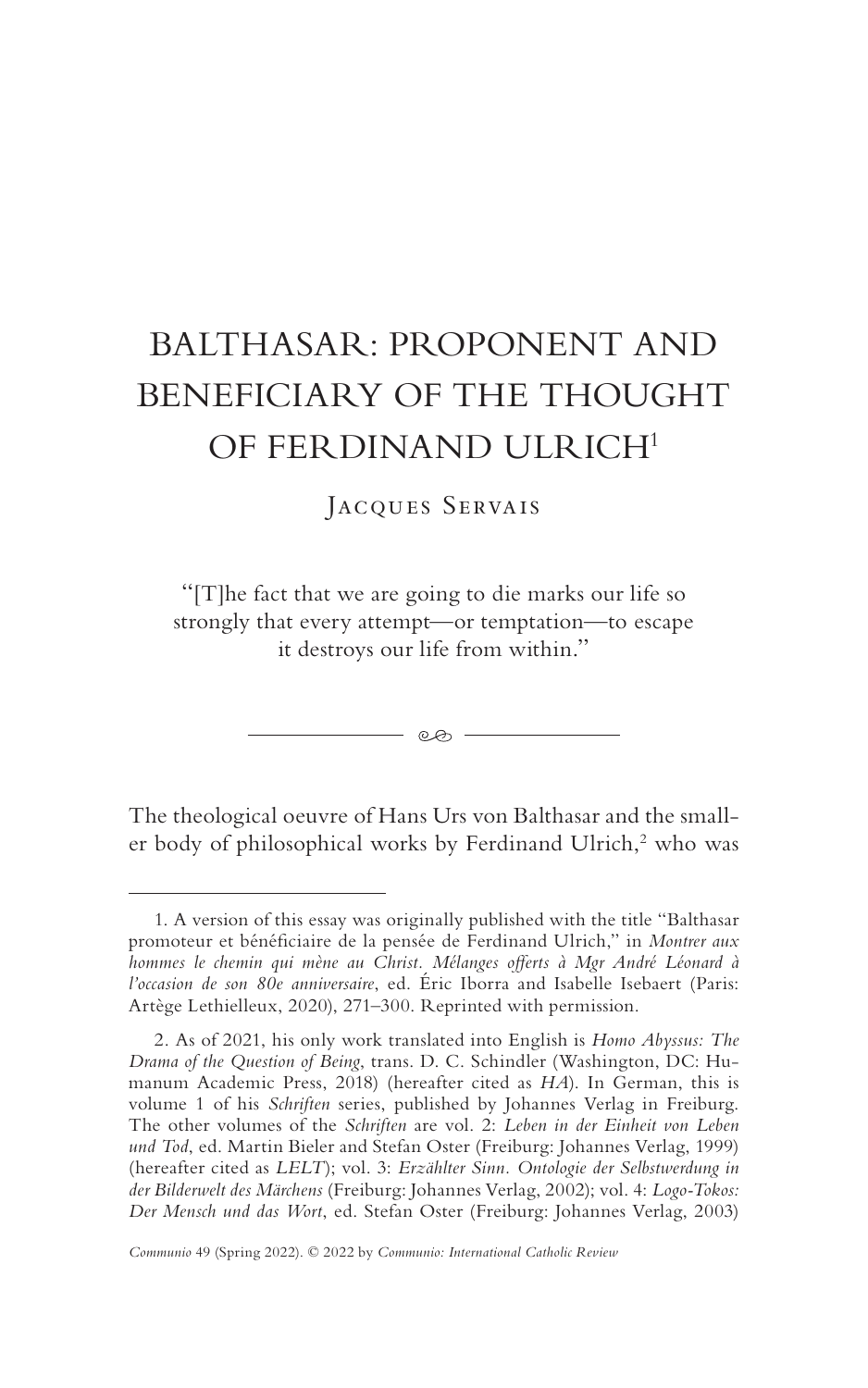nearly thirty years his junior, are much more closely linked to each other than the still quite limited appreciation of Ulrich would suggest.<sup>3</sup> In their intellectual formation, both were certainly indebted to their "excellent and unrelenting mentor" Erich Przywara,<sup>4</sup> and to Balthasar's "old friend" Gustav Siewerth,<sup>5</sup> who was a professor in a Pedagogical Institute, as Ulrich would later become as well. Critics here and there have taken note of the strong resonances between Ulrich's writings and Balthasar's world.6 This is particularly the case of an expert on Siewerth who, having discovered Ulrich through Balthasar, goes so far as to affirm that together these two figures ring out a "choral piece in which the philosophical theology of the latter responds in a great alternation with the Trinitarian ontology of former."7 He also speaks of their "mutual enrichment," attributing it to "the logic of a single mission."8

4. Hans Urs von Balthasar, *Test Everything: Hold Fast to What Is Good* (San Francisco: Ignatius Press, 1989), 11.

5. Hans Urs von Balthasar, *Zu seinem Werk* (Freiburg: Johannes Verlag, 2000), 111.

6. Emmanuel Tourpe underlines how radically the theologian's views coincide with those of the Regensburg philosopher: "Really, the doctrine of *Homo Abyssus* is 'in the background' of Balthasar's late theology to an extent that most do not suspect." See his *L'être et l'amour. Un itinéraire métaphysique* (Brussels: Lessius, 2010), 80.

7. Emmanuel Tourpe, "La positivité de l'être comme amour chez Ferdinand Ulrich à l'arrière-plan de *Theologik* III. Sur un mot de Hans Urs von Balthasar," *Gregorianum* 89, no. 1 (2008): 109.

8. Roberto Carelli, *L'uomo e la donna nella teologia di H.U. von Balthasar* (Lugano: Eupress FTL, 2007), 177.

<sup>(</sup>hereafter cited as *LTk*); vol. 5: *Gabe und Vergebung. Ein Beitrag zur biblischen Ontologie*, ed. Stefan Oster (Freiburg: Johannes Verlag, 2006) (hereafter cited as *GV*). His other works, all published by Johannes Verlag, are the following: *Der Mensch als Anfang* (1970) (hereafter cited as *MA*); *Gebet als geschöpflicher Grundakt* (1973) (hereafter cited as *GG*); *Gegenwart der Freiheit* (1974) (hereafter cited as *GF*); *Atheismus und Menschwerdung* (1975) (hereafter cited as *AM*).

<sup>3.</sup> See esp. Reinhard Feiter, *Zur Freiheit befreit. Apologie des Christlichen bei Ferdinand Ulrich* (Würzburg: Echter, 1994); Stefan Oster, *Mit-Mensch-Sein. Phänomenologie und Ontologie der Gabe bei Ferdinand Ulrich* (Freiburg: Karl Alber, 2004); Marine de la Tour, *Gabe im Anfang. Grundzüge des metaphysischen Denkens von Ferdinand Ulrich* (Stuttgart: Kohlhammer, 2016). For a quick overview of Ulrich's thinking, see Jacques Servais, SJ, "Le grandi linee della filosofia di F. Ulrich," *Il nuovo areopago* 19, nos. 2–3 (2000): 159–76.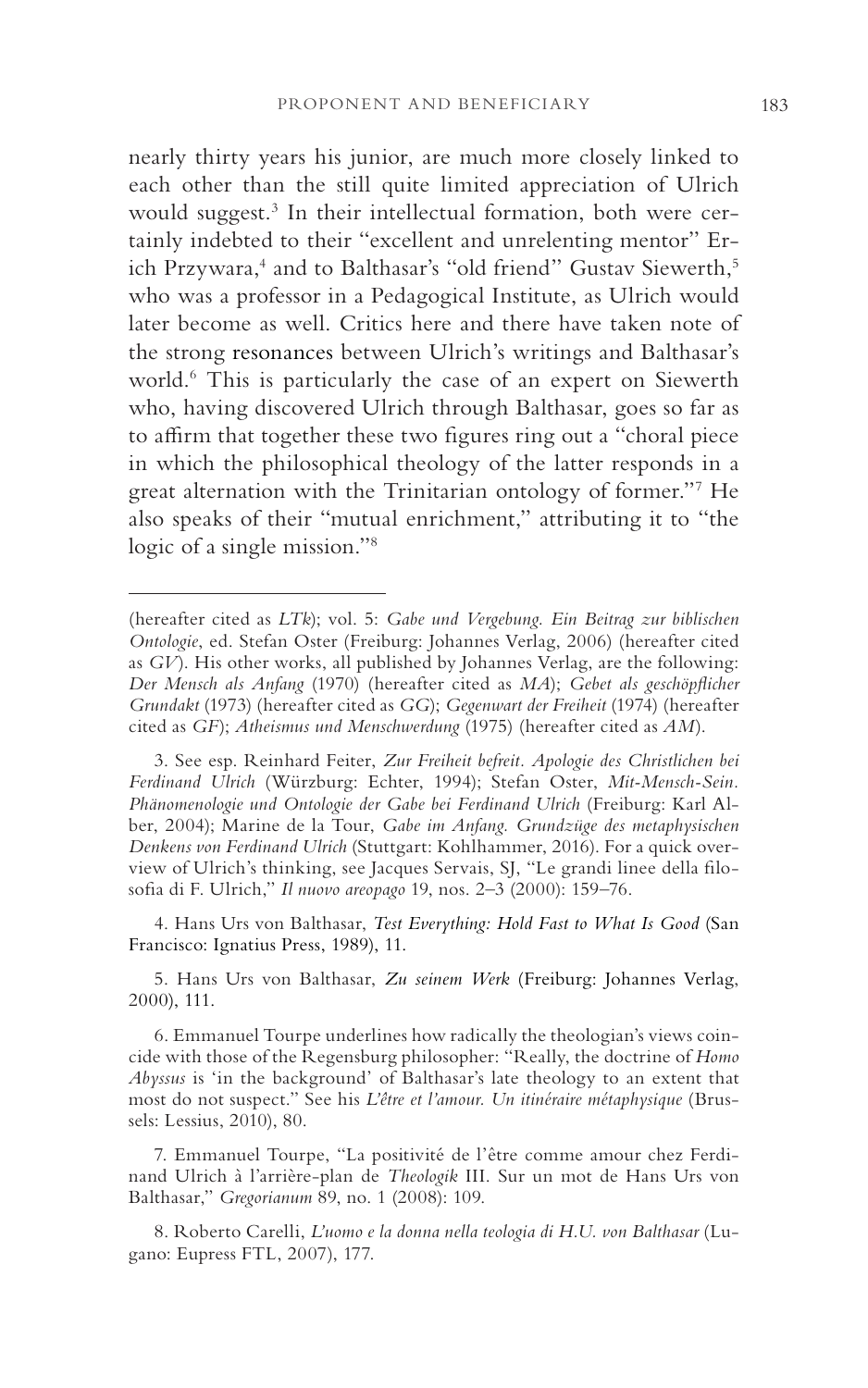184 JACQUES SERVAIS

The aim of this essay is not so much to present the figure and work of a Christian philosopher who remains insufficiently known both in his own country and beyond. It is above all to cast light on the role that Balthasar played in the promotion of Ulrich's thought and the benefit he progressively drew from it in the development of his own work.

# 1. THE LIFE AND CAREER OF FERDINAND ULRICH

Ferdinand Ulrich was born on February 23, 1931, at Odry in Silesia (Czech Republic) and spent his whole childhood not far from there at Fulnek, in what is now the Czech Republic. In 1946–47, when the German-speaking population was expelled from the Sudetenland, his family fled to Mühldorf am Inn, near Altötting, Germany. There he entered the seminary of Freising, where he completed the first cycle but had to leave after spending many months in the clinic at Kempfenhausen am Starnberger See for typhus treatment. He then continued his studies as a layman at Munich's Ludwig Maximillian University, where in 1954 he submitted a licentiate thesis that already showed the direction of his thought: *Sein und Wesen. Spekulative Entfaltung einer anthropologischen Ontologie* (Being and essence: Speculative development of an anthropological ontology). Two years later, he received his doctoral diploma with a thesis that confirmed this trajectory: *Sein und Materie. Inwiefern ist die Konstruktion der Substanzkonstitution maßgebend für die Konstruktion des Materiebegriffes bei Thomas von Aquin, J. Duns Scotus und Fr. Suárez?* (Being and matter: To what extent is the construction of the constitution of substance determined by the construction of the concept of matter, according to Thomas Aquinas, J. Duns Scotus, and Francisco Suárez?). In the meantime, he had lost his father, who came back gravely afflicted from the war and its aftermath. After a brief student job at Töging, he found a less precarious post as a librarian at the German College in Rome, which allowed him to support himself for a time. The rector of the College in those days was Fr. Franz von Tattenbach; the spiritual father was Wilhelm Klein, both Jesuits.

In 1958 Ulrich obtained his habilitation from the University of Salzburg with a dissertation titled *Versuch einer spekulativen Entfaltung des Menschenwesens in der Seinsteilhabe* (Toward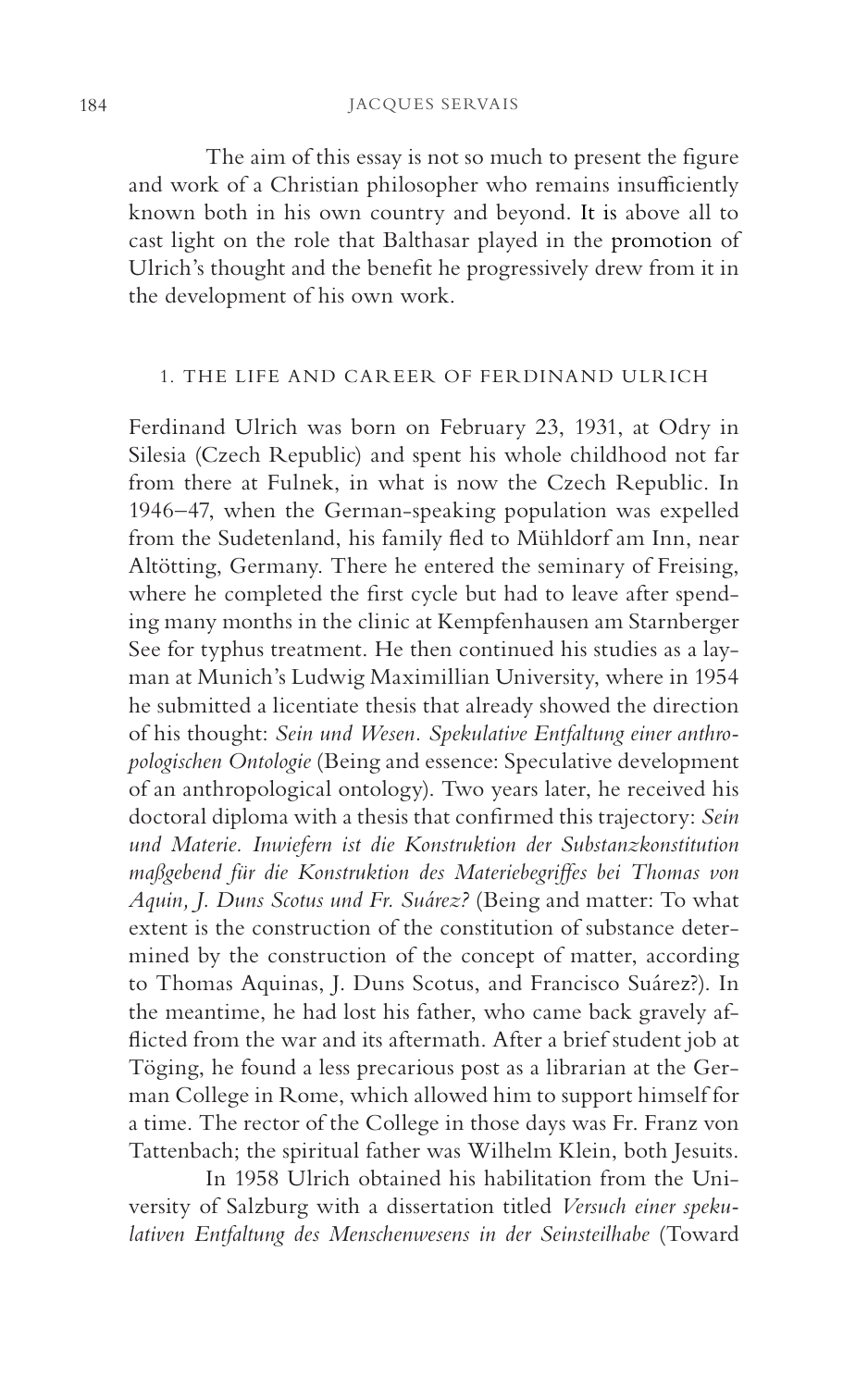the speculative development of human nature in ontological participation). At that time, he received a teaching position at the Pedagogical Institute of Regensburg, where in 1967 he became an "ordinary" professor.<sup>9</sup> When this professional school was integrated into the university, he was appointed to the chair in philosophy. He was also named visiting professor at the University of Salzburg (1964–91) and at the Philosophical Institute in Pullach, Munich, run by the Jesuits. Beginning in 1961, he participated in numerous philosophy conferences, most notably at Gallarate in Italy.10 It was on account of this that he had the opportunity to interact with not only Balthasar but figures as diverse as Henri Bouillard, Augusto Del Noce, Gaston Fessard, Helmut Kuhn, Jean Ladrière, and fellow young philosophers like Claude Bruaire and André Léonard. He became an emeritus professor in 1996 and retired from teaching completely at that point.

Alongside his strictly academic activities, Ferdinand Ulrich frequently offered study sessions for seminarians and young men in Rome in the spring, first at the German College and later at the Casa Balthasar. Frequenting the convent of the Franciscan Sisters of Armstorf in his own country from 1994 onward, little by little he became the spiritual director of numerous people, notably male and female religious who sought out his help and who would make retreats under his direction according to the method of the *Exercises* of St. Ignatius. Over the years, his wife, who was several years younger than he and who gave him three children, accompanied him on his trips, bestowing a feminine touch on the gentle rigor of philosophy. In this vein, a brief note from Fr. de Lubac attests to the fact that they occasionally sent

<sup>9.</sup> The job did not come easily, as a 1964 note from Balthasar to Elisabeth Siewerth attests. See Manfred Lochbrunner, *Hans Urs von Balthasar und seine Philosophenfreunde. Fünf Doppelporträts* (Würzburg: Echter, 2005), 183–84 (hereafter cited as *Philosophenfreunde*). It seems that Balthasar himself discreetly intervened, contacting Romano Guardini to help give the necessary push.

<sup>10.</sup> On the Congrès de Gallarate, see Valerio Bortolin, "Il Movimento di Gallarate," in *La Filosofia cristiana nei secoli XIX e XX*, ed. Emerich Coreth et al., vol. 3 (Rome: Città Nuova, 1995), 723–41. On the Centro Internazionale di Studi Rosminiani, see Umberto Muratore, "I Rosminiani nel XX secolo," in Coreth, *La Filosofia cristiana*, 703–22. On the Centro Internazionale di Studi Umanistici and the Istituto di Studi Filosofici, see Marco Maria Olivetti, "Enrico Castelli (1900–1977)," in Coreth, *La Filosofia cristiana*, 677–89.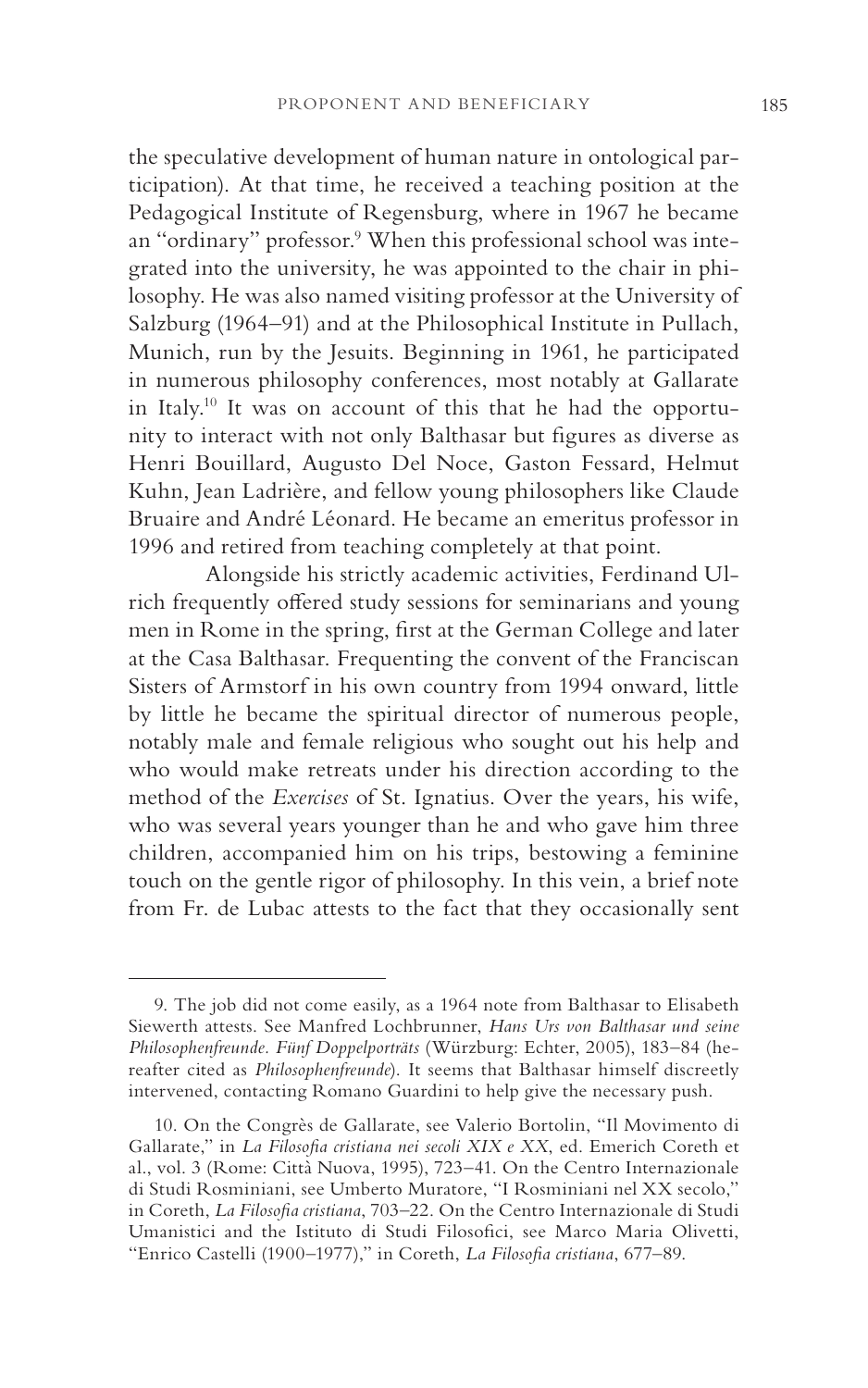"scrumptious cakes" that she made as a gesture of friendship.<sup>11</sup> He lived with his wife in Regensburg, Brittingstrasse 32, where he was regularly visited by friends and acquaintances after he became an emeritus professor. He died peacefully on February 11, 2020, from a heart attack he suffered on Christmas Eve, which had caused his transfer to a nursing home, the "Elisabethinum."

# 2. BALTHASAR: EDITOR OF *HOMO ABYSSUS*

Ulrich owed the publication of his dissertation and the success of his university career more broadly to Balthasar. The day after Ulrich's defense of his voluminous dissertation at the beginning of May 1959, Balthasar was passing through the Eternal City and paid a visit to Fr. von Tattenbach, SJ, a former fellow novice with whom he remained in contact. He had occasion on that visit to speak with Fr. Klein, SJ, himself an esteemed theologian and spiritual adviser, who had served as the intermediary between Ulrich and him.12 Some time later, Ulrich sent his manuscript to Balthasar, who decided to print it through his publishing house, Johannes Verlag. The dissertation appeared with few modifications in 1961 under the title *Homo Abyssus. Das Wagnis der Seinsfrage* (*Homo Abyssus: The Drama of the Question of Being*). This marked the beginning of many lively exchanges between them which did not remain simply on the professional level—

<sup>11. &</sup>quot;Long live Metaphysics, which, in its spiritual depths, inclines people to such gestures of friendship!" wrote the French Jesuit, with his characteristic touch of humor. See Henri de Lubac to Ferdinand Ulrich, 28 January 1974, Casa Balthasar Archives, Rome (photocopy).

<sup>12.</sup> Lochbrunner reports two letters from Balthasar to Ulrich referring to this visit to Fr. Klein (*Philosophenfreunde*, 166). See also Manfred Lochbrunner, *Balthasariana. Studien und Untersuchungen* (Münster: Aschendorff, 2016), 238–39. Ulrich was strongly influenced by Fr. Klein, with whom he maintained a very close relationship until the priest's death in 1996. On Klein's life and work, see Gisbert Greshake, "Wilhelm Klein," in *Lexikon für Theologie und Kirche*, vol. 3 (Freiburg: Herder, 1997), which highlights one trait that surely left a mark on the young Ulrich: "Influenced by G.W.F. Hegel and following the Socratic manner, he taught [his students] to direct the gaze—through all 'external,' 'ambiguous' reality, including that of 'evil'—to the 'fundamental reality,' namely the presence of 'pure creation,' which is at work everywhere, contrary to all appearances" (122). In Balthasar's correspondence with Alois Dempf, he mentions Ulrich as a possible candidate for the chair of philosophy at the University of Basel (29 July 1959, cited in *Philosophenfreunde*, 133).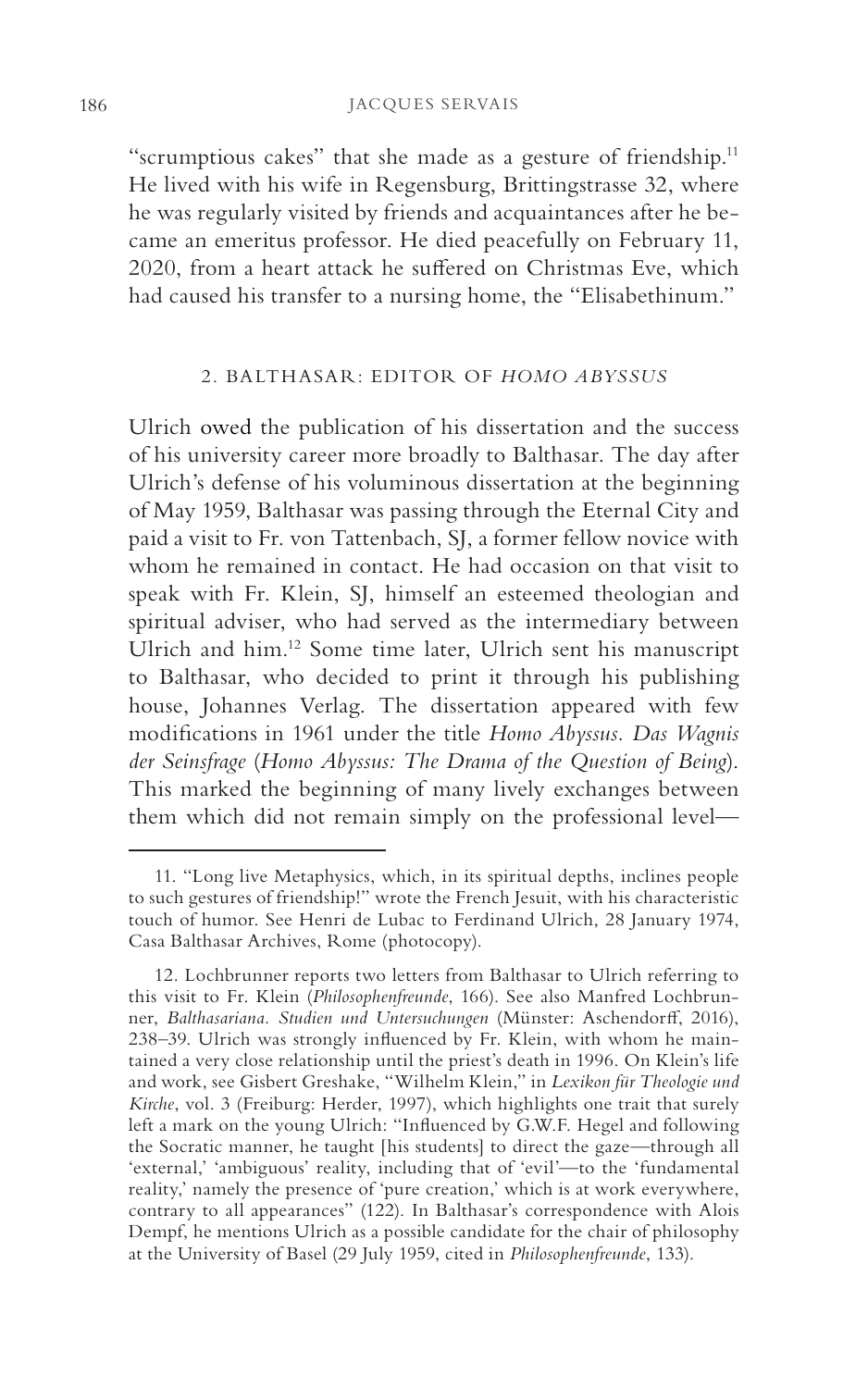almost all of Ulrich's books were published by Johannes Verlag but rather quickly became a true spiritual friendship. Later, the young philosopher met with the theologian during the course of the Gallarate conference,<sup>13</sup> where he was giving a presentation on the power of man according to Friedrich Nietzsche.14 Thereafter, they not only maintained a healthy amount of correspondence some excerpts of which are included below—but also met regularly, most notably during the summer at the cabin on Mount Rigi (a resort in the Swiss Alps, located in the canton of Lucerne), where Balthasar would receive intimate friends. Nor was it rare for Balthasar to place the house at Ulrich's disposal when he was accompanied by this or that young Jesuit whom he was helping to finish a dissertation.

In *Homo Abyssus*, Ulrich develops an idea that he undoubtedly discovered in Przywara: being and man maintain a relation of mutual belonging. In its relation to man, being manifests its *superessence* in view of the *essence* of man and is therefore for him a reason for "crisis."15 The "anthropological ontology" that Ulrich

15. *HA*, 1; cf. 41. The "proper way forward," wrote Przywara in 1932, is to "grasp the correlation between this meta-transcendental *esse* and this me-

<sup>13.</sup> Upon his return from the Convegno Internazionale del Centro di Studi Filosifici in Gallarate at the beginning of September 1962, Balthasar wrote to Przywara, "Gallarate was stimulating, the rhetoric of the Italian philosophers like an opera by Verdi. Lotz was kind and intelligent. Guardini did not come (strong criticism), the Jesuits competently 'manage' all philosophy in Italy right down to Palermo, and even the *amici comunisti* were there to resist amicably," as cited in Manfred Lochbrunner, *Hans Urs von Balthasar und seine Theologenkollegen* (Wurzburg: Echter, 2009), 98 (hereafter cited as *Theologenkollegen*). Balthasar had presented on the power of man in biblical revelation.

<sup>14.</sup> He later wrote to Ulrich to tell him how much he appreciated the artfulness with which he removed "all the veils which cover a person, always with a ruthless gentleness" (10 June 1964, Casa Balthasar Archives, Rome [photocopy]). The author is probably referring to "Die Macht des Menschen bei Friedrich Nietzsche," which had been published in *Potere e responsabilità. Atti del XVII Convegno internazionale del Centro internazionale di studi filosofici. Gallarate 1962* (Brescia: Morcelliana, 1963), 154–98. The letters we are referencing from Balthasar to Ulrich come originally from the Ulrich Archives in Passau, Germany. A copy was sent to me at the request of Professor Ulrich. It is my understanding that, after Balthasar's death, Ulrich destroyed many of these letters. At the Balthasar Archives in Basel, Switzerland, numerous letters from Ulrich to Balthasar have likely been preserved, which will one day permit a better appreciation of their relationship. Some of the facts reported in what follows rely on testimony that I personally received.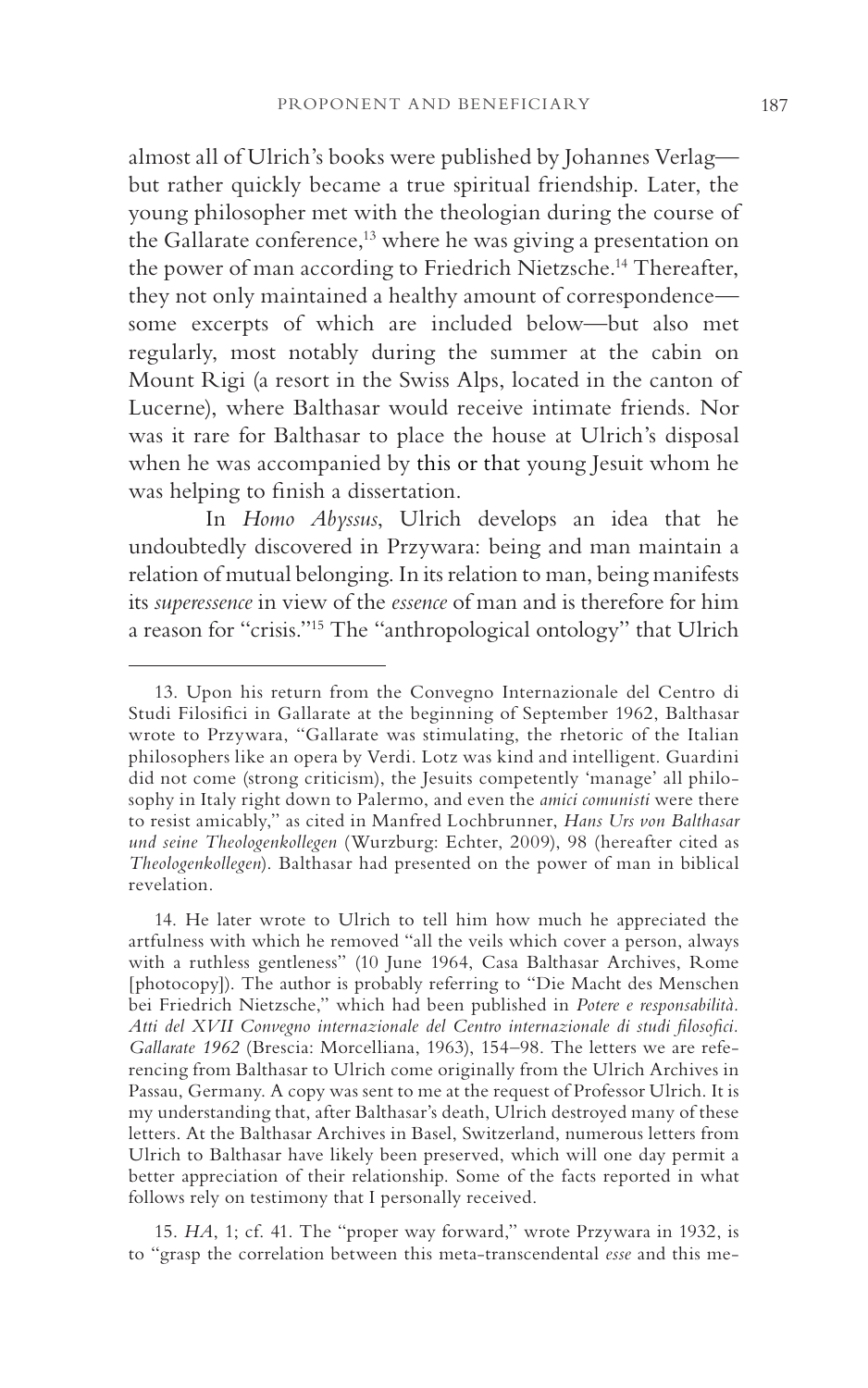elaborates therein aims to highlight the "gratitude" that man is in himself, insofar as he amounts to concrete thanks subsisting in ontological receptivity in person.16 The freedom placed in his hands is for man a gift but also a task, that of sustaining "the crisis of being" in its superessentiality. The creature whose action enjoys a true infinity of fullness is called to limit himself by means of an "essence" distinct from him. The *esse* that he is insofar as he is given to himself does not have "subsistence" in itself: it is inherent to created natures and in particular to man, where it finds the means by which to subsist. It is altogether whole: fullness and nothingness at the same time. It is fullness as the actuality of all acts and consequently the perfection of all perfections—God's first and most proper effect—because "it is by being that God produces all."17 But it is also nothingness, because it does not exist as such.<sup>18</sup> And yet this suspension between fullness and nothingness demands of man himself a discernment in all his undertakings: a critical discernment between two opposite options—"the one thing necessary" and the loss, "the death of the action."

Man thus finds himself, in the real and present exercise of practical reason, before an option that, beneath the forms of the relative, can become decisive as an "ontological solution."19

17. Thomas Aquinas, *De divinis nominibus*, chap. 5, lectio 1.

18. "Ipsum esse non significat sicut ipsum subjectum essendi, sicut nec currere significatur sicut subjectum cursus: unde sicut non possumus dicere quod ipsum currere currat, ita non possumus dicere quod ipsum esse sit" (Thomas Aquinas, *De hebdomadibus*, lectio 2, no. 23). "Nihil . . . potest addi ad esse quod sit extraneum ab ipso, cum ab eo nihil sit extraneum nisi non ens, quod non potest esse nec forma nec materia" (Thomas Aquinas, *Quaest. disp. de potentia Dei*, q. 7, a. 2 ad 9). See Ulrich's commentary in *HA*, 28–30.

19. Maurice Blondel, *Action (1893): Essay on a Critique of Life and a Science of Practice*, trans. Oliva Blanchette (Notre Dame: University of Notre Dame Press, 1984), 321. Ulrich cites this passage from *Action*: "For what counts on

ta-transcendental *homo*" (*Analogia Entis*, trans. John R. Betz and David Bentley Hart [Grand Rapids: Eerdmans, 2014], 129).

<sup>16.</sup> *HA*, 5. "Man sets out on the path to himself—as personal gratitude for the reception of being—only out of the concrete 'essential past' (*Gewesen*) that has been . . . always already handed over to him" (*HA*, 323). In his usage of the term *verdanken* (see *LTk*, 96–97; *GG*, 80–81), Ulrich was probably inspired by a comment of Fr. Gaston Fessard critiquing Hegel, where the Jesuit notes that the French word *reconnaissance* means "gratitude" just as much as "recognition" of fact and of right, in contrast to the German word *anerkennen* (to recognize). Cf. Gaston Fessard, *Autorité et bien commun* (Paris: Ad Solem, 2015), 110.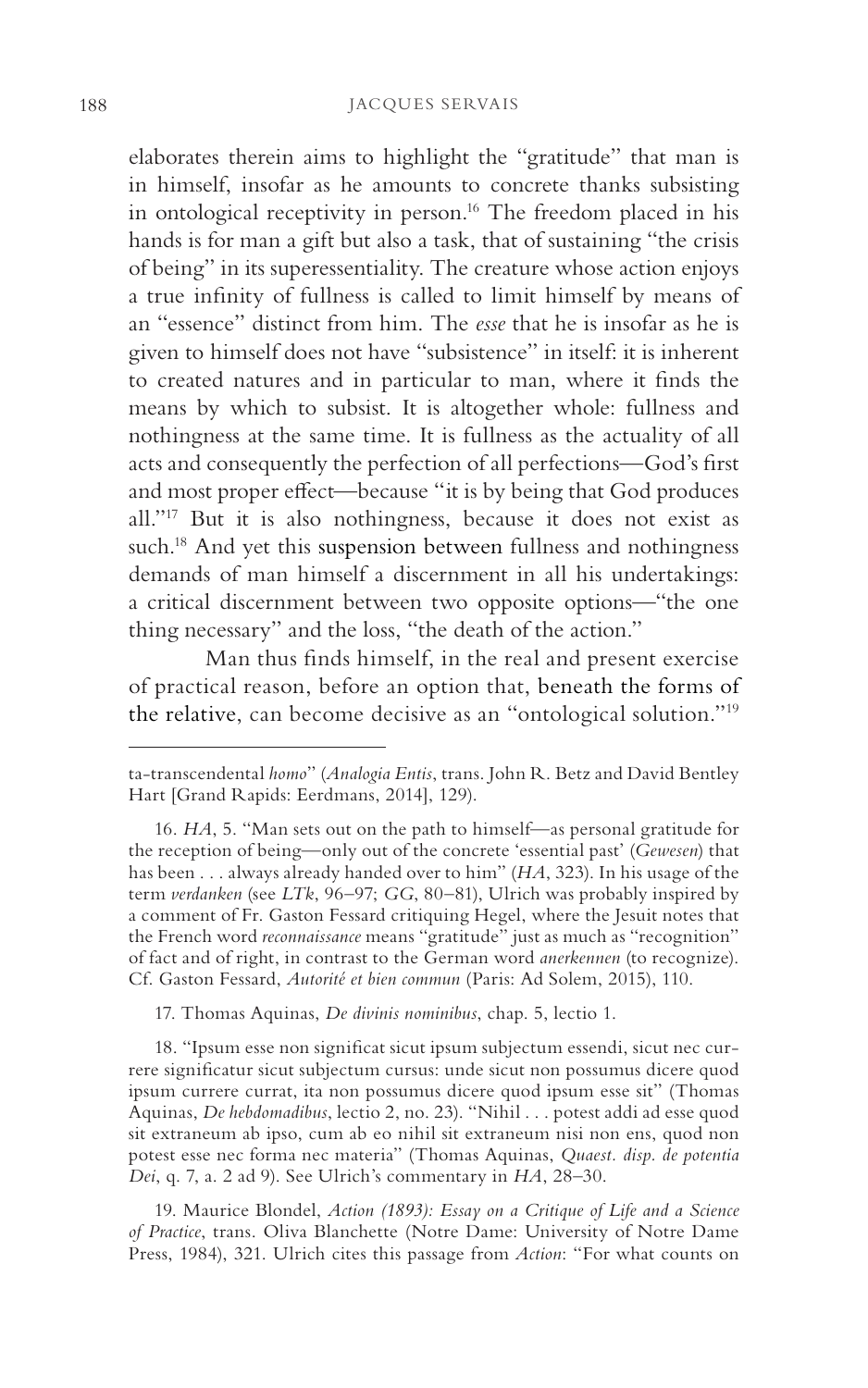The author has implicit recourse here to Blondel's concept describing this alternative as "auto-ontological."20 As the philosopher from Aix-en-Provence explained, this alternative is presented to us in what appears simply temporal and relative but which, by virtue of the very same contingency that marks our earthly life, in reality offers the matter for a judgment that either justifies or condemns it. It is this "principle of selection, of intelligibility, of internal critique, of adaptation or of immanent justice," present in all the forms of being, that places man in "crisis" and obliges him to "risk" his life on the ontological question.21 Making this idea of Blondel's his own, Ulrich develops in his thesis a sort of "onto-drama," which is not unrelated to the "theo-drama" of the Swiss theologian.<sup>22</sup> Moreover, he makes no secret of the theology by which his work is manifestly illuminated, a theology that is fundamentally Balthasarian. For him, as for Balthasar, what is at stake is the very meaning of being and of the struggle of finite freedom. Only obedience to the logic of his existence permits man, who exists in time but always also stands before eternity, an authentic opening to God on the basis of the ontological difference. There, where reason finds its concrete subsistence as enfleshed spirit by following the voice of the absolute positivity of being, it is in a position to overcome this crisis by submitting itself with humility and holy indifference to the necessary ontological meaning of created existence.<sup>23</sup>

the whole is not to will what we are, it is to be what we will, separated as we are from ourselves, so to speak, by an immense abyss; and this abyss we must cross over before finally being such, absolutely such, as what we require of ourselves" (*Action*, 137, cited in *HA*, 369n). Elsewhere he also refers to Blondel's "logique générale" (*HA*, 333n). On this key notion of the French philosopher, see Jacques Servais, SJ, "De la logique formelle à la logique morale selon M. Blondel," *Gregorianum* 82, no. 4 (2001): 761–85; and "Una logica del concreto. Blondel di fronte all'illusione idealista," in *Logica della morale. Maurice Blondel e la sua ricezione in Italia*, ed. Simone d'Agosto (Rome: Treccani, 2006), 79–97.

<sup>20.</sup> Maurice Blondel, "Principe élémentaire d'une logique de la vie morale," in *Œuvres complètes*, vol. 2 (Paris: Presses Universitaires de Paris, 1997), 374; cf. *Action*, 330–31.

<sup>21.</sup> Blondel, "Logique," in *Œuvres complètes*, vol. 2, 692.

<sup>22.</sup> Cf. de la Tour, *Gabe im Anfang*, 110.

<sup>23.</sup> *HA*, 399n.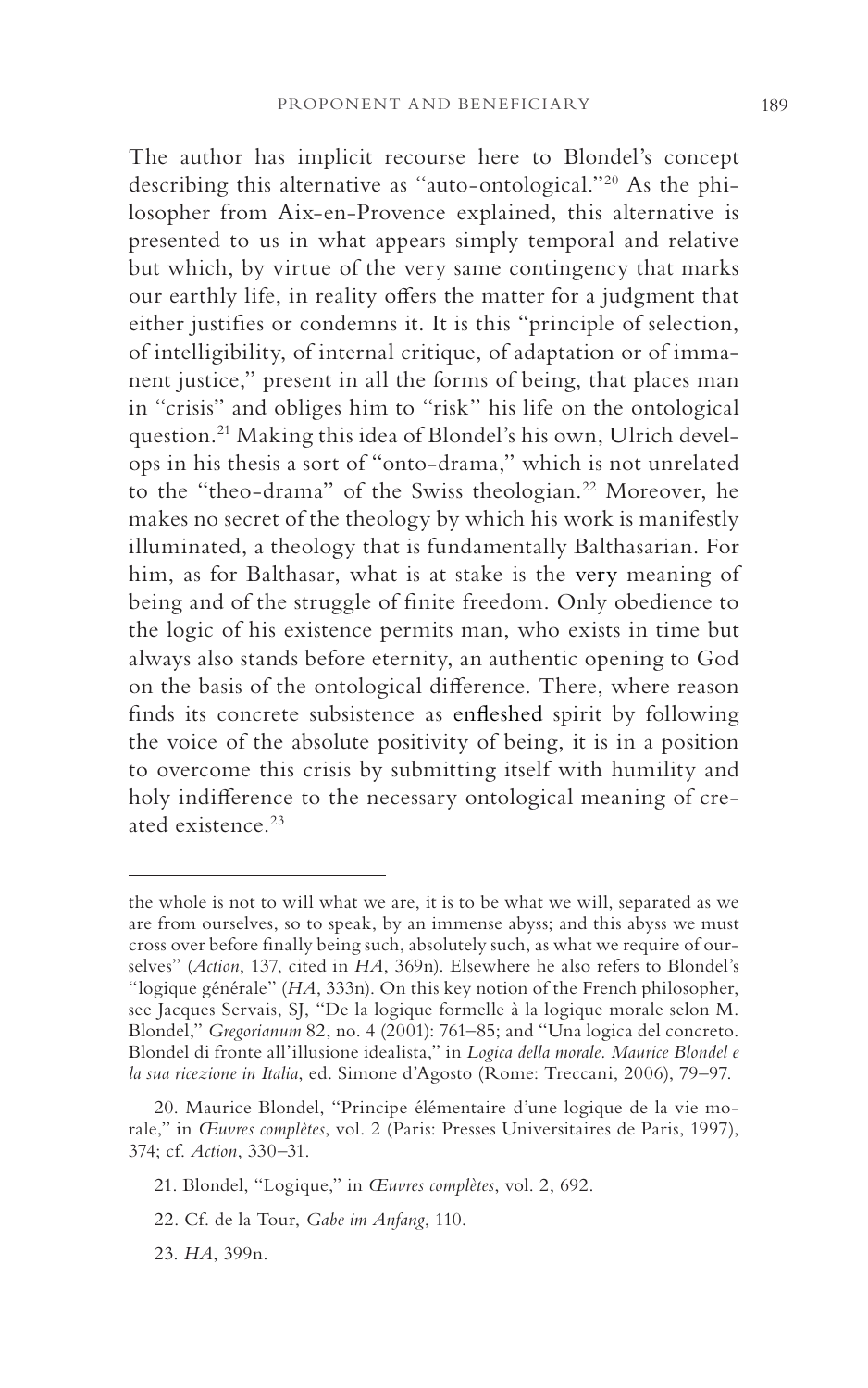*Homo Abyssus* hardly received the welcome Balthasar expected.24 Balthasar, for his part, saw it as a milestone of contemporary Western thought, bridging immanentism and extrinsicism. In his eyes it represented a happy attempt at overcoming the divorce of Christian faith from philosophical reason. Among the appraisals and analyses preserved in the archives of Johannes Verlag, there are Balthasar's own words:

The philosophy of Ulrich, like every other great creative achievement, moves at its ease in the company of all other great intuitions, precisely as a function of its own inseparable unity: It speaks as immediately with Thomas as it does with Schelling, Hegel, and Heidegger. What is more, it has one great advantage over all the other ontologies with which I am familiar: It stands in intimate contact with the mysteries of revelation, offers an access to them, and yet never abandons the strictly philosophical domain. In this sense, it overcomes the baneful dualism between philosophy and theology, and it does so perhaps more successfully than ever before.<sup>25</sup>

Balthasar later declared, in reference not only to Siewerth but also to Ulrich, "These men, especially the latter, helped me see the intellectual history of the West in its totality and to appreciate the Christian and theological presuppositions of the more recent history of philosophy."26

<sup>24.</sup> It received, nevertheless, some valuable reviews, for example that of Claude Bruaire (in *Zeitschrift für philosophische Forschung* 19 [1965]: 171–75), who wrote that the book "may well announce a renewal of the philosophical project" (ibid., 171).

<sup>25.</sup> This passage is found in a letter Balthasar wrote to Ulrich on May 28, 1962. It is partially reproduced on the back cover of the second edition of Ulrich's *Homo Abyssus: Das Wagnis der Seinsfrage*, 2nd ed. (Einsiedeln: Johannes Verlag, 1998). See Stefan Oster, "Thinking Love at the Heart of Things: The Metaphysics of Being as Love in the Work of Ferdinand Ulrich," *Communio: International Catholic Review* 37, no. 4 (Winter 2010): 661.

<sup>26.</sup> Hans Urs von Balthasar, *Our Task* (San Francisco: Ignatius Press— Communio Books, 1994), 38. The "totality" in question does not, in Balthasar's eyes, mean a systematic set of elements forming a whole through their reciprocal dependence; rather, as we will see later, it indicates the truth, i.e., the "whole" present in the fragments and vicissitudes of history, the reality in its original creaturely goodness and fully restored in redemption.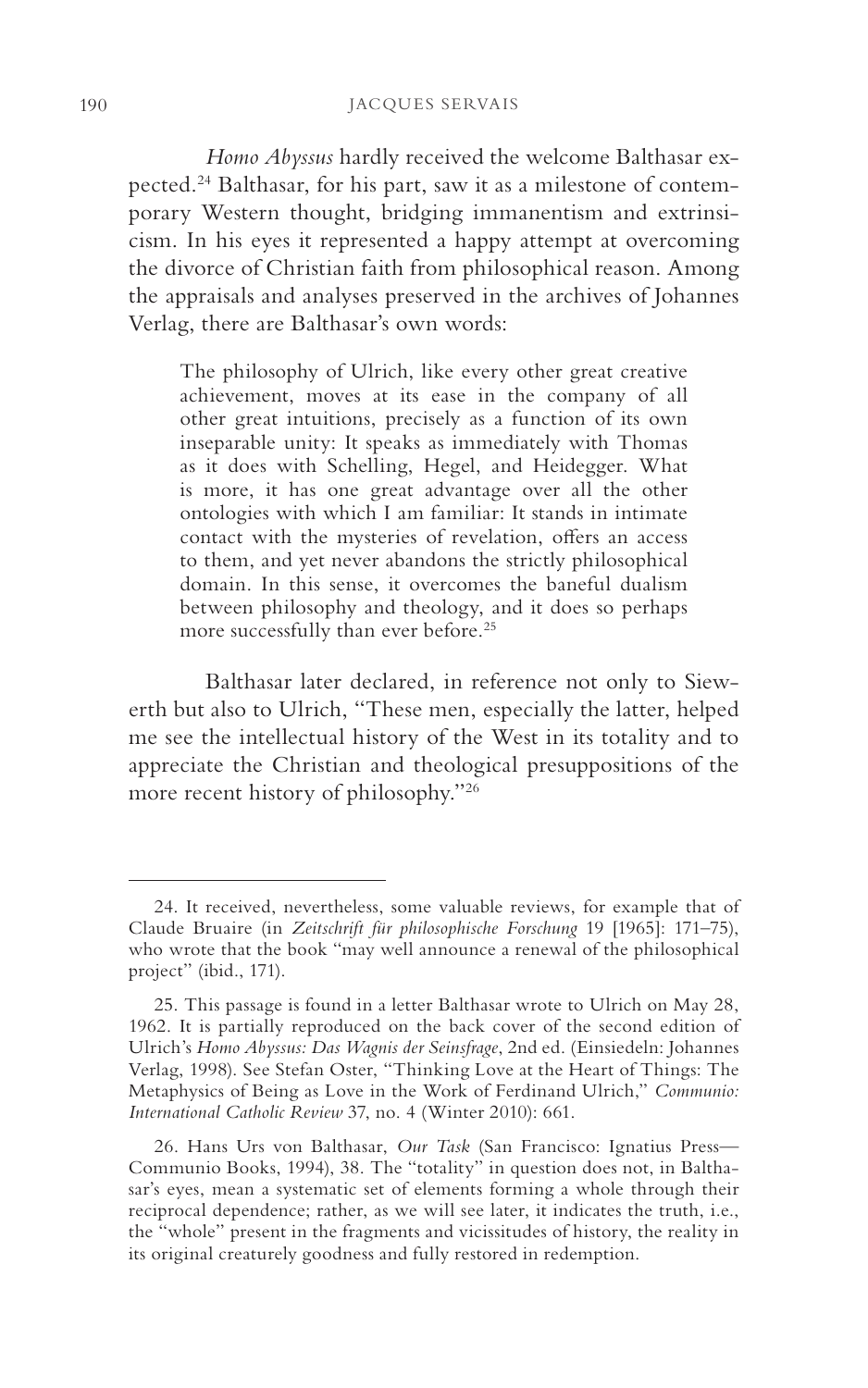#### 3. A PHILOSOPHY RECOVERED ON THE BASIS OF THEOLOGY

Balthasar was before all else a theologian, but he had many philosopher friends<sup>27</sup> and distinguished himself, above all in his youth, by one or another important work of philosophy, in particular by what he called a "phenomenology of truth."28 Desiring, as St. Paul said, to "take every thought captive in obedience to Christ" (2 Cor 10:5), he was searching for a philosophical instrument adapted to this end. He was convinced that "without philosophy, there can be no theology."29 Metaphysics—with its question of being as such is a requirement internal to theology itself. "In order to be a serious theologian, one must also, indeed, first, be a philosopher; one must—precisely also in the light of revelation—have immersed oneself in the mysterious structures of creaturely being (and the 'simple' can do this just as well as, and presumably better than, the 'wise and understanding')."30 He also realized that an authentic collaboration between philosophy and theology presupposed at the same time that the disciplines remain interiorly open to each other. This required of the theologian, but no less of the philosopher, a particular effort at integration. He explained this at a colloquium held at Namur in 1983 in a presentation with the noteworthy title: "Recovering a Philosophy on the Basis of Theology."31 This signified a sort of reversal of the traditional adage *philosophia ancilla theologiae*. Rather, theology should make itself a servant of philoso-

<sup>27.</sup> Manfred Lochbrunner has sketched the profile of five or six of them. In *Philosophenfreunde*, he focuses on Balthasar's relationship with Josef Pieper, Romano Guardini, Joseph Bernhart, Alois Dempf, and Gustav Siewerth. In another work he deals with Erich Przywara (*Theologenkollegen*, 18–146), whose influence on Balthasar's early philosophical work is "obvious," even though, in the Swiss theologian's own words, he later distanced himself from Przywara's "tendency to extreme negative theology" (*Our Task*, 38).

<sup>28.</sup> Hans Urs von Balthasar, *Theo-logic: Theological Logical Theory*, vol. 1: *Truth of the World*, trans. Adrian J. Walker (San Francisco: Ignatius Press, 2000), 31 (hereafter cited as *TL*).

<sup>29.</sup> *TL*, vol. 1, 7–8. See *TD*, vol. 2, 192.

<sup>30.</sup> *TL*, vol. 1, 8.

<sup>31.</sup> Hans Urs von Balthasar, "Regagner une philosophie à partir de la théologie," in *Pour une philosophie chrétienne. Philosophie et théologie*, ed. Pierre-Philippe Druet (Paris: Lethielleux, 1983), 175–87.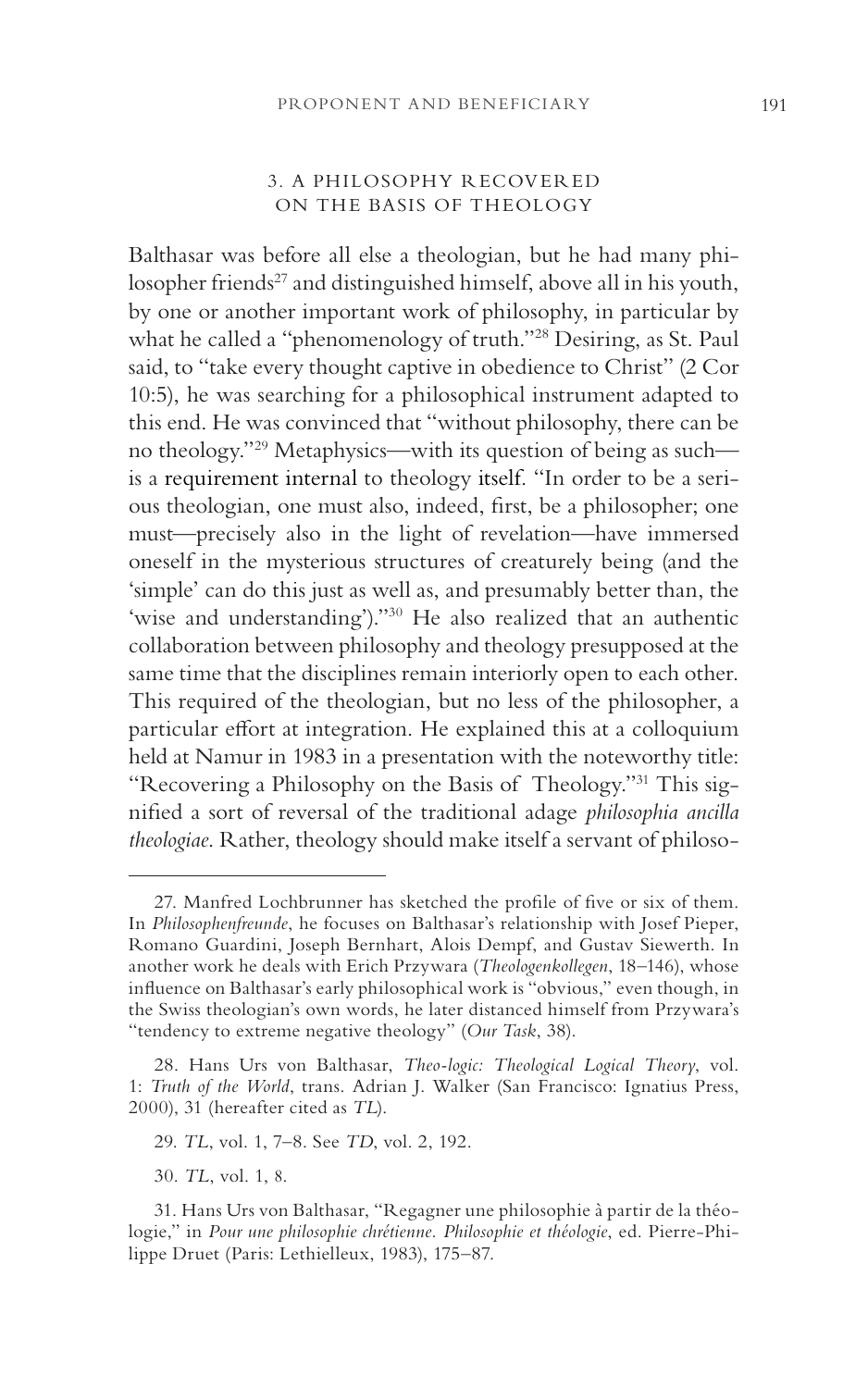phy to permit it access to truths that the philosopher, illuminated by grace, might discover in the world of nature and creation upon which they are founded.

From his years of formation, Balthasar was thus at pains to unite theology with an existential philosophy/metaphysics that took into account what Przywara had taught him: the meaning of the "real distinction."32 As Balthasar affirmed in 1946, in the approach adopted by its practitioner, philosophy, which is essentially rational in its method and object, is existentially linked to one's passion for ultimate realities. Metaphysics should not be limited to an "objective" study of the *verum*. If the one who practices it is Christian, he ought to have a sense for the "catholic" truth, the universal truth, and thus to be in a position to embrace all truths, even apparently irreconcilable ones. His "passion" is faith in Jesus Christ: for him wisdom (*sophia*) is inseparable from the love (*philos*) revealed in the Word made flesh. In addition, he ought to allow his thought to be kindled and shaped by the witness of the revealed Truth which has the trinitarian form of the infinite love exchanged between Father and Son in the Holy Spirit (Jn 4:8). His thought ought to open all finite truth of this world to the mystery of God, but at the same time—given that the *analogia caritatis* is planted in the creature itself—it ought to discern in the earthly figure the presence of the infinite Truth.<sup>33</sup>

<sup>32.</sup> In a letter to a fellow Jesuit dating back to 1935, Balthasar writes, "More and more it seems to me that all philosophy can only be religious philosophy, as it was in the time of St. Augustine, St. Bonaventure, and St. Thomas, and that 'we' (Suarez, etc., etc.) have allowed ourselves to be drawn into a kind of deistic rationalism that thinks it deals with being *ut sic* without dealing with BEING, and (even more gravely) doing so 'objectively' and in a disinterested (Scholastic) way without necessarily including a personal 'subjective' or, as we say today, existential relationship. For me, it is the fundamental vice of 'our' metaphysics to neglect this aspect of the real distinction (certainly!): transcendence of any 'essential,' objective philosophy (or theology) toward an existential and therefore incommunicable (in the sense that notions can be communicated) and 'esoteric' philosophy (or theology)" (Hans Urs von Balthasar to P. de Guibert, SJ, 9 October 1935, reproduced in *Bulletin de littérature ecclésiastique* 45 [1995]: 21). On the *distinctio realis*, see Manfred Lochbrunner, *Analogia caritatis* (Freiburg: Herder, 1981), 97–99, 105–07.

<sup>33.</sup> Hans Urs von Balthasar, "On the Tasks of Catholic Philosophy in Our Time," trans. Brian McNeil, *Communio: International Catholic Review* 20, no. 1 (Spring 1993): 156–57. On the rational character of philosophy, see the Vatican I document *Dei Filius*, chap. 4.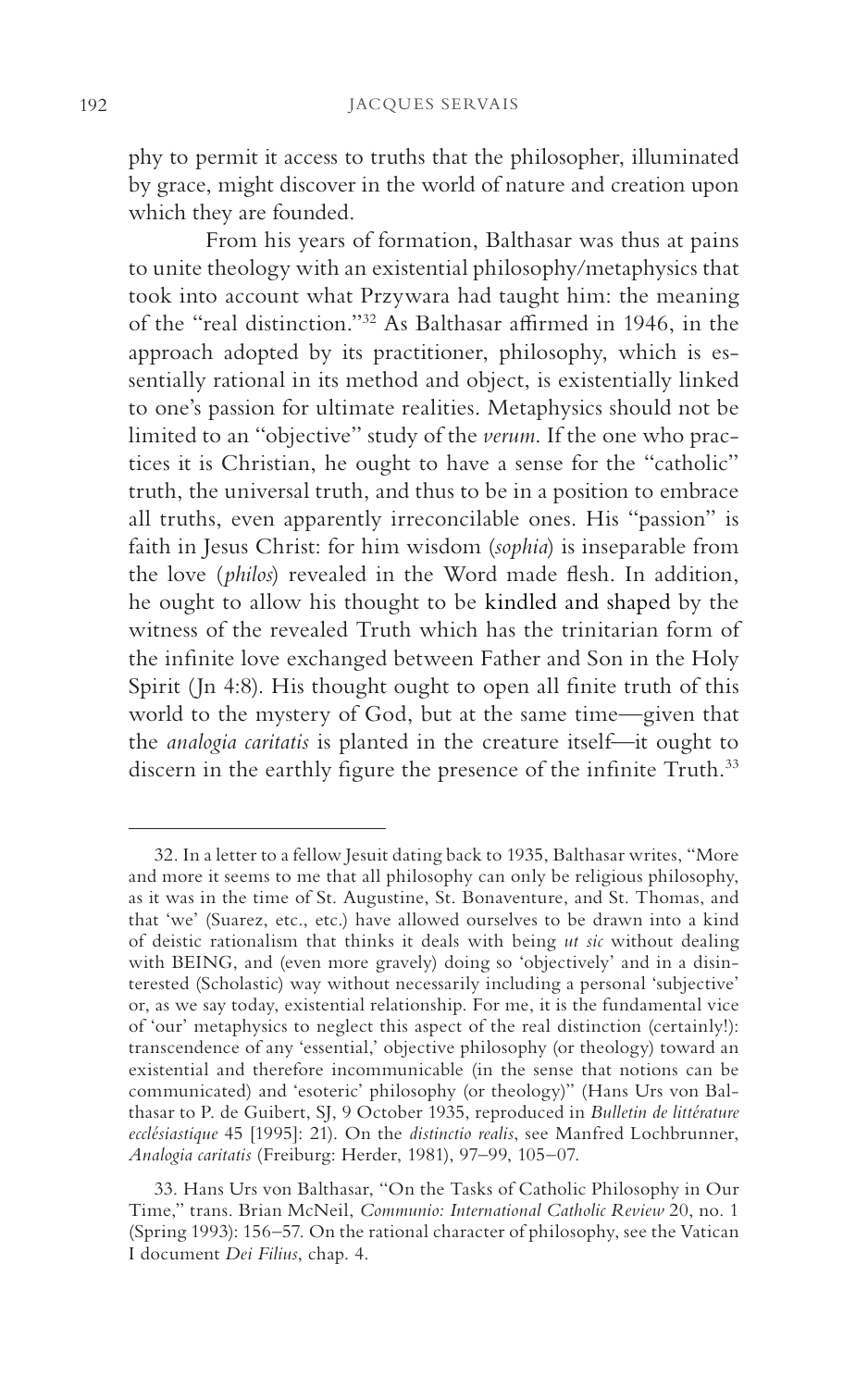Moreover, if in the light of revelation the being of beings manifests its essentially "trinary" structure in its very exercise, then a true "science of being" is always also inextricably a marveling at the *pulchrum* and definite choice with regards to the *bonum*.

With time, Balthasar deepened the study of St. Thomas that he had undertaken in his first writings, and under the tutelage of his friend Gustav Siewerth he concentrated his attention on the ontological distinction between being and existence more than on the distinction between essence and existence as before. Thus in *The Glory of the Lord* IV and V, the study of theological aesthetics "in the realm of metaphysics,"34 the guiding idea assuring the unity and continuity of his thought from this point onward will be what Thomas calls *ipsum esse*, the act of being *simplex et completum sed non susbsistens*. 35 Being in general is *similitudo divinae bonitatis*, 36 image and likeness of the intratrinitarian Love, and for that reason it is love that does not hold itself back, a transcendent movement of expropriation by virtue of the positive analogy that similitude entails. In the 1984 book that served as a kind of last testament, Balthasar would confirm to what degree his metaphysician teachers Przywara, Siewerth, and finally Ulrich contributed the philosophical basis that his own theological enterprise needed:

Impressed by [Przywara's] dialectical interpretation of St. Thomas' real distinction, I was able to find my way to my later friend Gustav Siewerth, . . . and still later to Ferdinand Ulrich, to whose views I owe so much in the concluding part of *The Glory of the Lord* V and indeed in the *Theodrama*. 37

<sup>34.</sup> Hans Urs von Balthasar, *The Glory of the Lord: A Theological Aesthetics*, vols. 4–5, trans. Brian McNeil et al. (San Francisco: Ignatius Press, 1989–1991) (hereafter cited as *GL*).

<sup>35.</sup> Aquinas, *Quaest. disp. de potentia Dei*, q. 1, a. 1. Cf. Eliecer Pérez Haro, *El mistero del ser. Una meditación entre filosofía y teología en Hans Urs von Balthasar* (Barcelona: Santandreu Editor, 1994), 135 passim. We will see later that the "suggestive language" of Balthasar on "richness and poverty, word and silence"—which according to Haro (*El mistero del ser*, 150) expresses the Thomistic paradox—is strongly inspired by Ferdinand Ulrich.

<sup>36.</sup> Thomas Aquinas, *De veritate*, q. 22, a. 2 ad 2 (quoted in *HA*, 16–17 passim). See also *AM*, 27. In *GF*, 126, the author quotes *Summa contra Gentiles* 3.24.

<sup>37.</sup> Balthasar, *Our Task*, 38 (translation modified).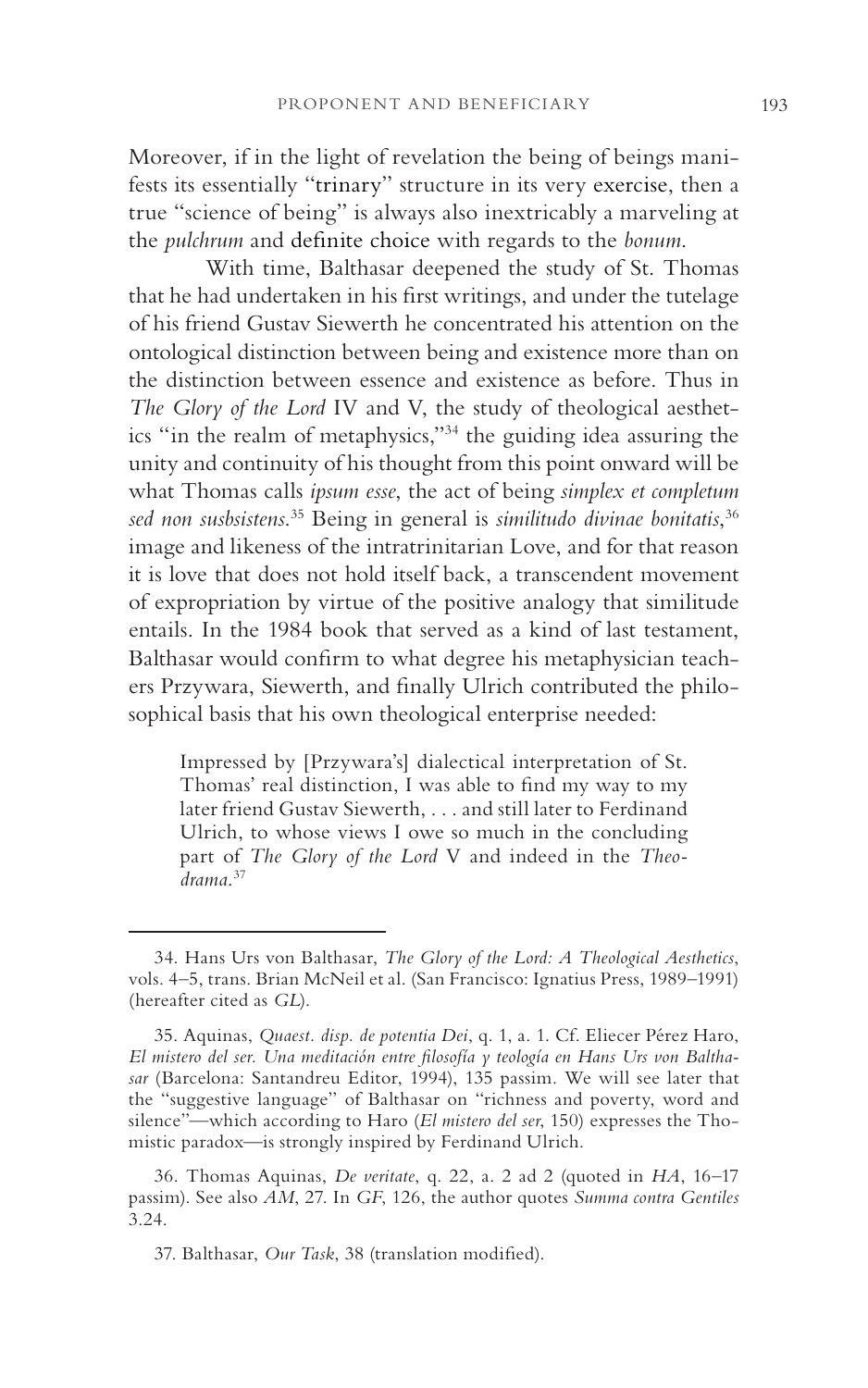Later we will see the effect Ulrich's thought had on the last two volumes of his trilogy in particular.

In Siewerth (above all in his last works) and in Ulrich, Balthasar recognized "authentically Christian philosophers," in a position to make judgments on the basis of their Christian faith.<sup>38</sup> As he explains in his preface to a book dating back to 1939, which was republished after his death, Siewerth

does not speculate in the abstract. As a Christian philosopher, he considers the concrete; he considers man as he exists in his uniqueness, and he measures his present reality by the unique "archetypical exemplary image," by the paradisiacal Adam, who is always already created in grace.<sup>39</sup>

For this "man with the brain of a lion and the heart of a child," the truth could never be separated from faith or love.<sup>40</sup> A comment from 1952 expresses well the meaning Siewerth gave to the last years of his life: "Only he who loves has the power of the truth, but only he who is true lives and remains in love."41 Such an affirmation could serve as the guide to a correct understanding of *Homo Abyssus*. 42

Are we to speak of this, then, as a "Christian philosophy" properly so-called? Balthasar attempted a response to this much debated question:

The *donum* of grace enriches and frees the *datum* (nature) in such a way that it is permitted a clarity of thought which, in the domain of created nature, of the world in general, and the world in its particularities, discovers laws

42. See, for instance, *HA*, 344–47.

<sup>38.</sup> *GL*, vol. 1, 61n. Cf. *TL*, vol. 2, 182–83, 306.

<sup>39.</sup> Hans Urs von Balthasar, "Geleitwort" (foreword) to Gustav Siewerth, *Die christliche Erbsündelehre* (Freiburg: Johannes Verlag, 1964), 7. In this writing, he adds, there is at once "the high speculation of the thinker and the very simple confession of the man" (ibid., 5).

<sup>40.</sup> Hans Urs von Balthasar, *My Work in Retrospect* (San Francisco: Ignatius Press, 1993), 90.

<sup>41.</sup> Gustav Siewerth, "Was darf man einem Menschen sagen und was nicht?" in *Herders Haus-Kalender 1953* (Freiburg: Herder, 1952), 53, as quoted in Manuel Cabada Castro, *Sein und Gott bei Gustav Siewerth* (Düsseldorf: Patmos, 1971), 140n.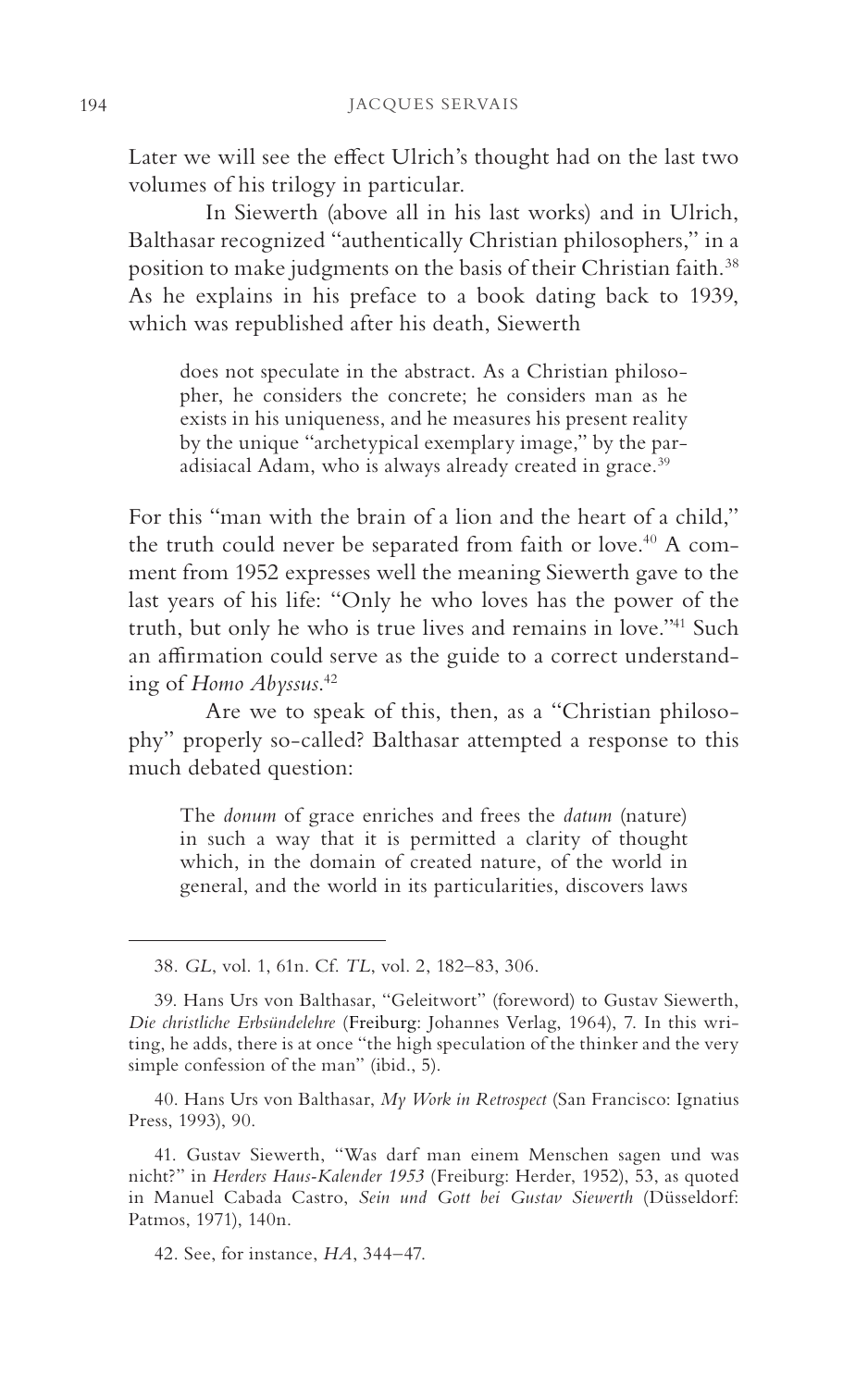that, however purely natural they may be, are nevertheless totally closed to thought that is not indwelt by grace. It is only with hesitation that one can speak here of "Christian philosophy" in the strict sense, since the light of grace does not fall uniquely from the known Christian doctrine, but from a light which certainly extends beyond the historic space of revelation. But when this illuminated philosophical thought touches on ultimate questions—on the *theion* of Greek metaphysics—the historic present of Christian revelation will appear offering its solutions, and philosophy will be placed before a decision for or against these solutions. (The "option" of Blondel should take place here. $)^{43}$ 

It is in this sense, we believe, that Ulrich understood the expression "Christian philosophy" in 1954: philosophy is not Christian by essence, but it is so to the extent that it welcomes, in the realm of rationality, a light from on high that illuminates the creaturely gift.44 Both Siewerth and Ulrich developed a philosophy that, without having access through itself to the affirmation of the faith, is completed by an adherence of faith—their real point of departure—because their approach is Christian from the beginning.

Nothing is done without reason, and such was the case in Balthasar's wanting to situate himself within the thought of these metaphysicians. They themselves, and above all Balthasar, could see in the distance a "philosophy of conversion," an ontology that takes as its ultimate reference point the person of Christ, who is the "Word that enlightens every man coming into the world" (Jn 1:9), and who in this way was able to meet the unbeliever and dialogue with him. Ulrich himself from the first page of *Homo Abyssus* had advised his reader that his reflection, rooted in the theory of participation, is marked by a continual movement beyond ontology into anthropology, and beyond anthropology into Christology. In fact, it is from on high that our

<sup>43.</sup> Balthasar, "Regagner une philosophie à partir de la théologie," 183–84.

<sup>44.</sup> Ferdinand, Ulrich, *Sein und Wesen. Spekulative Entfaltung einer anthropologischen Ontologie* (Munich: Msk. Druck, 1954), 186, cited in Martin Bieler's introduction to *HA*, xxiv. In the preface to *Homo Abyssus*, Ulrich states, "The subject matter itself has transcended ontology into anthropology, and anthropology into Christology—and I have followed in the wake of this movement" (*HA*, 1).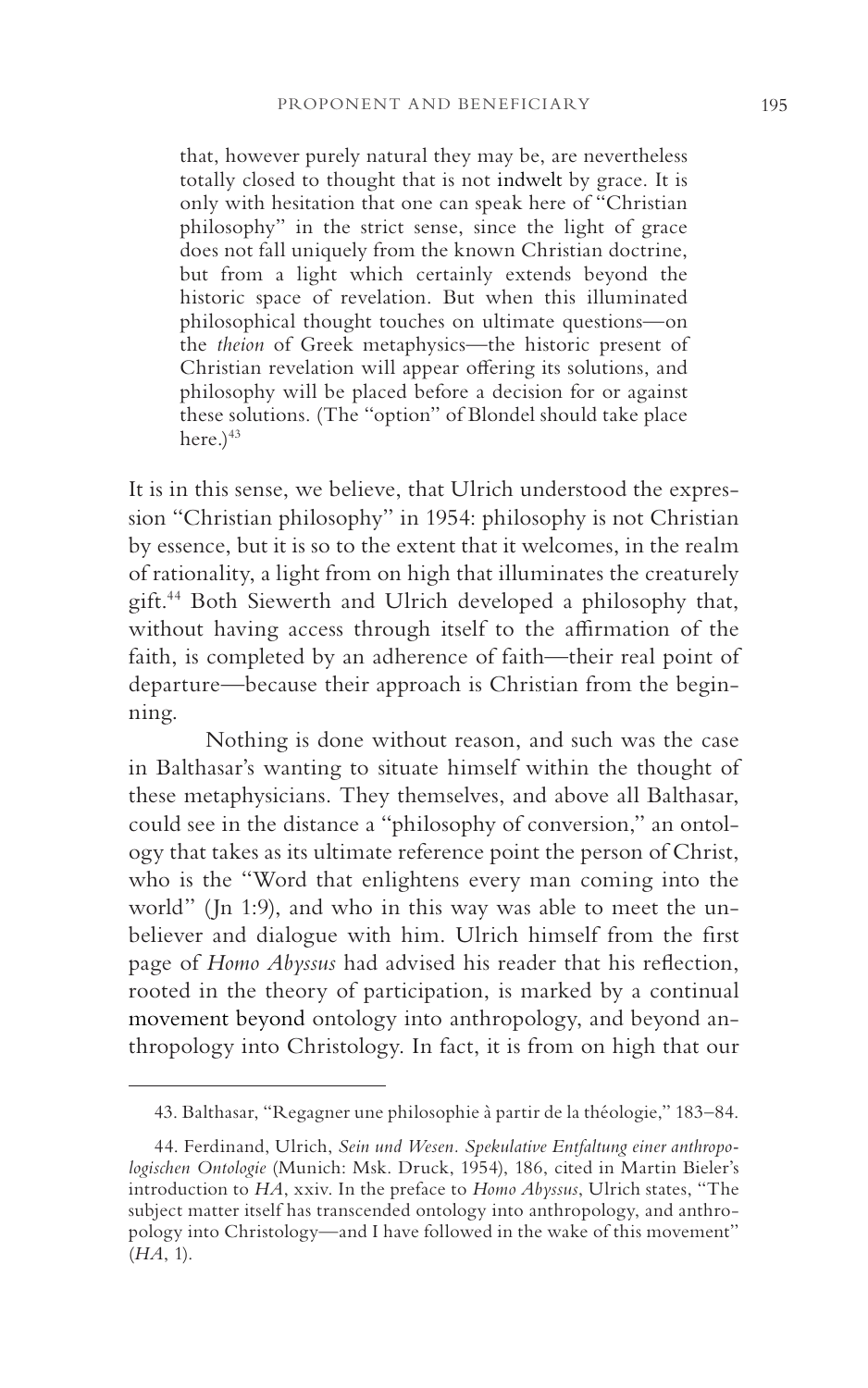Christian philosopher arrived at the understanding of what man is (Jn 2:25). The intratrinitarian difference between "originating Origin" and the "originated Origin," which is revealed in Christ, was the key that enabled him to understand the speculative difference between giver and gift in the created order, as we will see more clearly below.

# 4. SIEWERTH AND ULRICH

Before considering the effect *Homo Abyssus* had on the work of Balthasar, it is necessary to say a word about the relationship between Siewerth and Ulrich. Truth be told, the question of what influence the former may have had on the young philosopher from Regensburg is not easy to sort out, but neither is that of his influence on the "late" Siewerth.<sup>45</sup> In 1961, at Ulrich's request, Balthasar wrote to Siewerth:

One more small thing: Ulrich is unhappy about what you wrote to him, as he believes that there is definitely something wrong with it historically. He says he doesn't think of himself as dependent on the "Identity System," but that he has strayed into the same patch as you by his own thinking, which I can well believe when I think of his type.<sup>46</sup>

To which Siewerth retorted, laying out his point of view: "His claim, that 'everything he writes comes from himself,' is surely at best a charming misconception in view of his thorough study of the *Identitätssystem* and his previously expressed tribute to my

<sup>45.</sup> Andrzej Wiercinski, "Hermeneutik der Gabe. Die Wechselwirkung von Philosophie und Theologie bei Hans Urs von Balthasar," in *Logik der Liebe und Herrlichkeit Gottes. Hans Urs von Balthasar im Gespräch*, ed. Walter Kasper (Ostfildern: Grünewald, 2006), 355: "To what extent Ulrich already had a philosophical influence on Balthasar during Siewerth's lifetime is not easy to judge factually, because Ulrich's *Homo Abyssus* is indeed close to Siewerth's metaphysics. One can only wish that the existing Ulrich-Balthasar correspondence will be made available to the public and that it will allow us to appreciate in full Ulrich's influence on Balthasar, which possibly had already begun early on."

<sup>46.</sup> Balthasar to Siewerth, 30 November 1961, in *Between Friends: The Hans Urs von Balthasar and Gustav Siewerth Correspondence 1954–1963. A Bilingual Edition*, ed. Andrzej Wiercinski (Konstanz: Verlag Gustav Siewerth Gesellschaft, 2005), 111.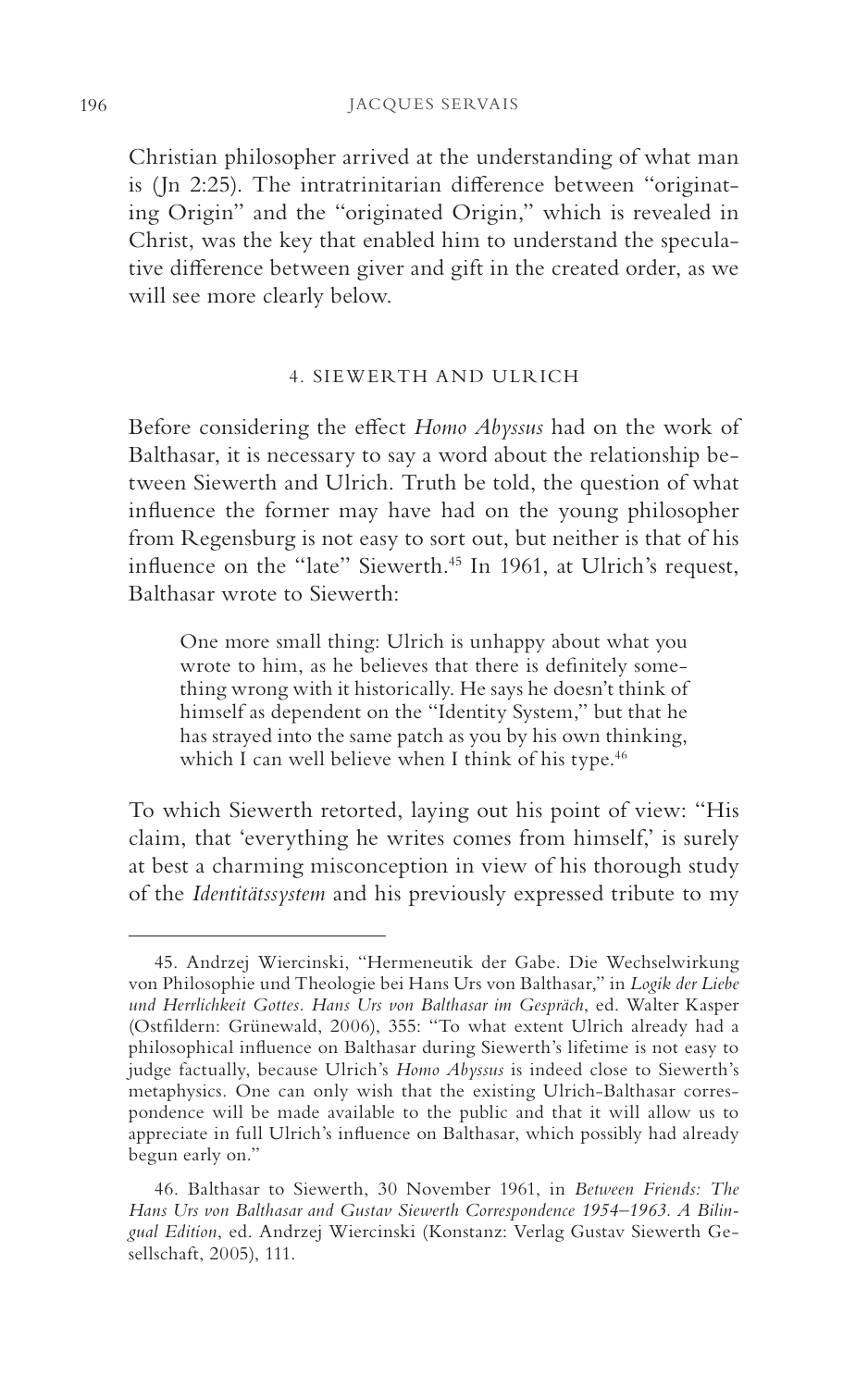work." This did not prevent him from adding this amiable word at the end: "He is certainly a promising talent, if he keeps his head, and with it the energy and the courage needed for sober thought, rationally conveyed."47 The dominant idea of his thought is certainly quite close to what one finds in Siewerth's interpretation of Thomism as an "identity-system." But while Siewerth searches first of all within reason for the basis of the ontological difference, Ulrich's thought proceeds straightaway to the being of the existent entity and casts into sharp relief the positive character of the *bonitas*.

To be sure, Balthasar particularly appreciated the way in which the late Siewerth resolutely took the "marvel" of created being, understood as love, to be the fundamental object of metaphysics.48 Did the views he expressed in *Analogie des Seienden* and in a different way in the second edition of *Identitätssystem* (published in 1961) actually take into account Ulrich's intuitions, as Balthasar suggested? Siewerth's whole scholarly work, Balthasar remarked, was elaborated ever more fully along the lines of an original intuition, of an integration of contrary dimensions brought back together in order to enrich each other. He cautiously added, "Can one perhaps say that in him there took place an increasing integration of the heart (that is, of man in his totality) in reason, without causing the dialectical rigor of speculation to suffer? It is permissible to hypothesize that in this work of clarification—which must in truth be called Christian—the writings of Ferdinand Ulrich do not remain without influence."49 Martin Bieler believed he could confirm this hypothesis by showing the influence of the first works of Ulrich on a book published prior

<sup>47.</sup> Siewerth to Balthasar, 28 December 1961, in *Between Friends*, 229. Balthasar himself was aware of the dangers of a youthful intellectual enthusiasm that can become overcharged with emotion. Thus, he recommends to Ulrich: "Let what is in you mature. Let all that is emotional be fully elucidated in the concept. Feelings must not take over; they must be channeled in the direction of thought. Only in this way will you get things done. And you will stay in contact with the ground at the same time" (28 December [year unknown], Casa Balthasar Archives, Rome [photocopy]).

<sup>48.</sup> Hans Urs von Balthasar, "Vorbemerkung," in Gustav Siewerth, *Analogie des Seienden* (Freiburg: Johannes Verlag, 1965), 6. The composition of this posthumous work was coordinated by Balthasar himself.

<sup>49.</sup> Balthasar, "Geleitwort," in Siewerth, *Die christliche Erbsündelehre*, 7.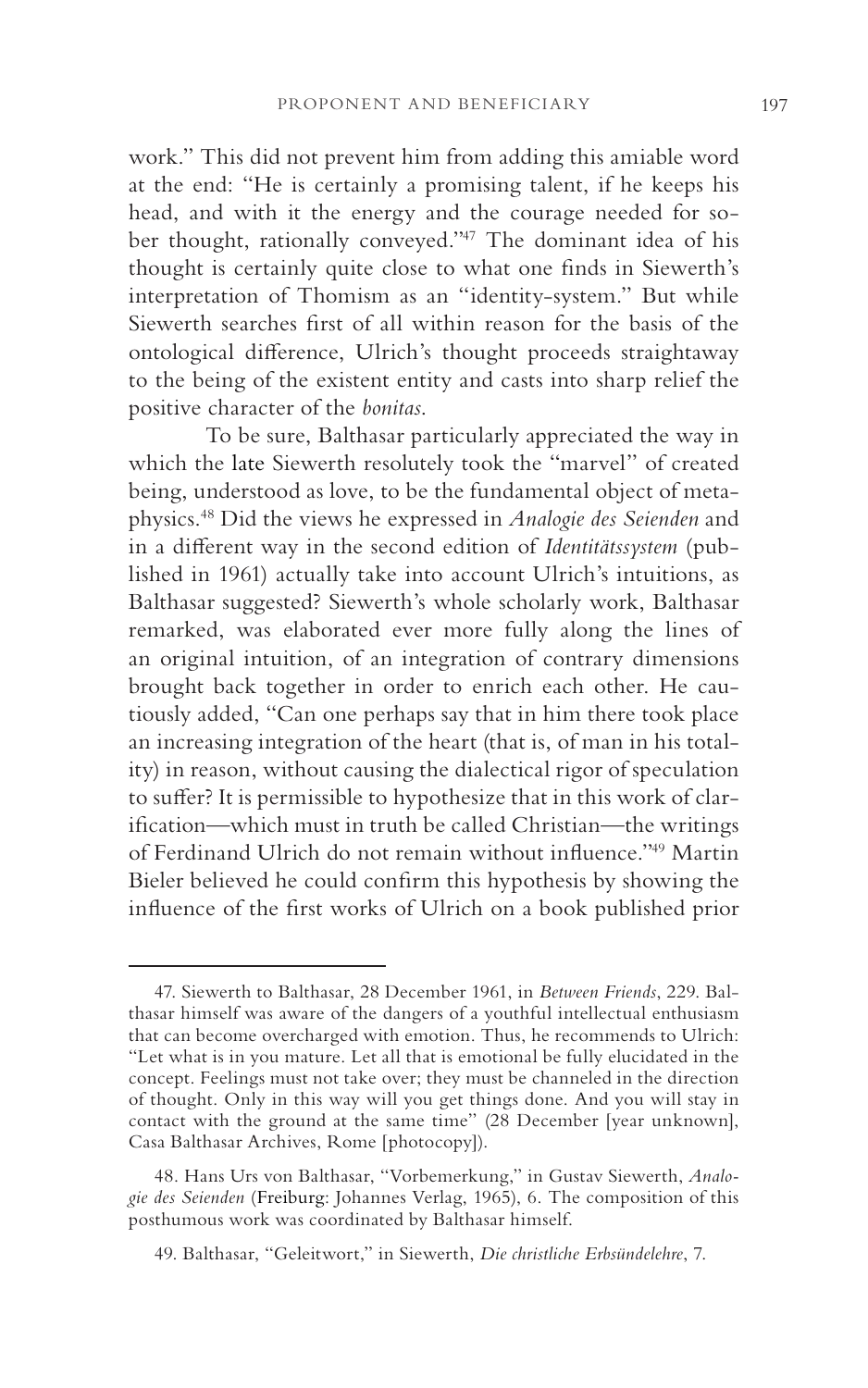to the second edition in question, *Das Sein als Gleichnis Gottes*  (1958), in which Siewerth introduces a conception of being as *similitudo divinae bonitatis* that explains its "nonsubsistence" in terms of an unreserved communication of itself.<sup>50</sup>

In the preface to this edition, Siewerth underlines the importance of "the difference between act and subsistence, never before noted until now."51 Like Bieler, Tourpe believes that Ulrich—better than Siewerth—succeeds in seeking the roots of the act of created being in the originating reality of God.52 In reality,

in regard to the history of the interpretation of Saint Thomas, the doctrine of Ulrich represents . . . a real achievement: it deploys the hermeneutical line . . . of being as love, notwithstanding the magisterial work of Gustav Siewerth and going beyond it, of being as a resemblance of God. In this sense, one can consider the path opened by Ferdinand Ulrich as a major and superior accomplishment in the interpretation of Saint Thomas Aquinas today, distinctly in dialogue with Hegel, Heidegger, and Blondel.<sup>53</sup>

According to Ulrich, the communication of being aims precisely at the subsistence of creatures. Reality and ideality, which form the two constitutive elements of substance, find their subsistence thanks to the perfection of being as "dis-appropriated" goodness, which, as he emphasizes over and over, brings them to their fulfillment.

<sup>50.</sup> Cf. Martin Bieler, *Freiheit als Gabe: Ein schöpfungstheologischer Entwurf* (Freiburg: Herder, 1991), 264. On the difference between Siewerth and Ulrich more generally, see the chapter "Subsistenz bei G. Siewerth und F. Ulrich," in *GL*, vol. 4, 406. Balthasar uses Siewerth's expression for the *ipsum esse*: "verweisendes Gleichnis der göttlichen Güte" (the allusive likeness of the divine goodness).

<sup>51.</sup> Gustav Siewerth, *Der Thomismus als Identitätssystem* (Frankfurt: G. Schulte-Bulmke, 1961), 18.

<sup>52.</sup> Tourpe, *L'être et l'amour*, 77.

<sup>53.</sup> Tourpe, "La positivité de l'être comme amour chez Ferdinand Ulrich," 110. Tourpe does not hesitate to affirm that, in Ulrich's interpretation of Thomas Aquinas, Balthasar "recognized . . . , with unabashed wonder, the most advanced form of Thomistic thought, a summit quite simply of the Catholic philosophical tradition" (ibid.).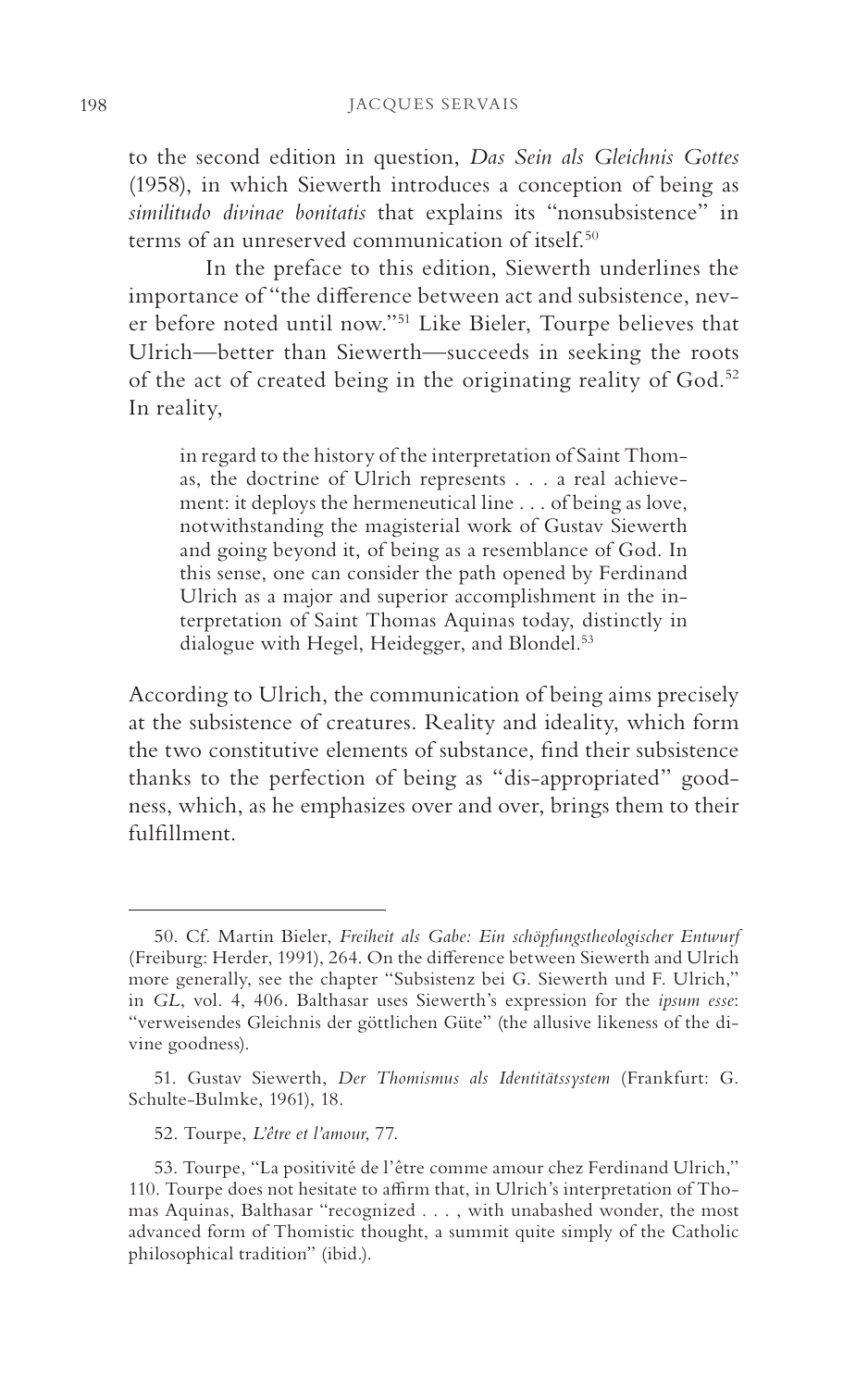# 5. ULRICH IN *THE GLORY OF THE LORD* (IV–V)

When *Homo Abyssus* came out, Balthasar had just published the first volume of this theological aesthetics. The second volume was well underway, and the author was already thinking about the third, which would be dedicated to a "general religious metaphysics."<sup>54</sup> Without overlooking Ulrich's proper genius,<sup>55</sup> what Balthasar appreciated in Ulrich first of all was his original interpretation of Thomism. In *Wahrheit der Welt* Balthasar had treated the innerworldly structure of truth, valuing as essential the *distinctio realis* of St. Thomas like his teacher Erich Przywara had taught it to him: the distinction of essence and existence as the original polarity of the creature, which "in their mysterious dual unity is the eternal mystery of every ontology of the created world."56 He had also studied the first edition of Siewerth's *Der Thomismus als Identitätssystem* (Thomism as a system of identity). But in order to approach the question of glory "in the realm of metaphysics" he needed philosophical categories that were more refined. In an end-of-the-year letter likely dating to this period which mentions "the Christmas tree filled with candles" that Ferdinand Ulrich had sent with good wishes, he thanked Ulrich in terms that demonstrate how much he depended upon both his intellectual and spiritual closeness for the future development of this metaphysics: "Thank you for accompanying me so well. And yet I know all that still remains to be done, how much you precede me with your intuitions—and how much I will again have to thank you—which is for me a very welcome

<sup>54.</sup> *GL*, vol. 4, 13.

<sup>55. &</sup>quot;I have read Eckhart and Tauler, and in a certain way you are in continuity with this nascent German spirit" (Balthasar to Ulrich, 10 June 1964, Casa Balthasar Archives, Rome).

<sup>56.</sup> *TL*, vol. 1, 194*.* In a letter dated December 4, 1945, addressed to Fr. Richard Gutzwiller, his provincial superior, Balthasar presented his manuscript for censorship: "Here is the booklet—which came a little quickly (exactly 4 weeks!), but is perhaps not without value. . . . I believe that this is the first Ignatian theory of knowledge. Maréchal and Rahner are doing something impossible by being Thomists as Jesuits. There is a lack of style that pervades all. Thomas is a Dominican, right?! We must absolutely take another starting point. I have tried to do so" (Archiv SJ Zurich, Balthasar, 58, K 1945, #34).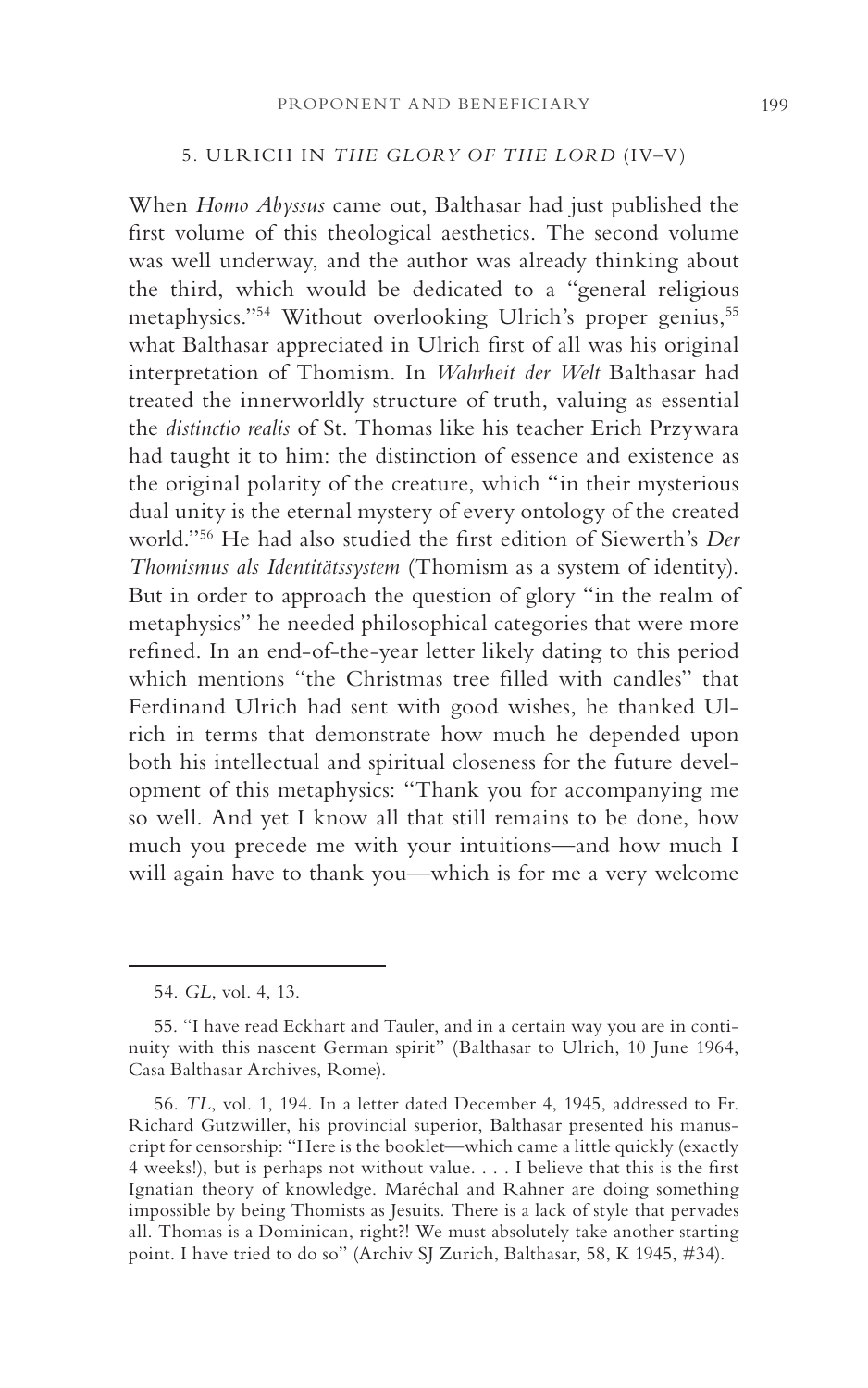thought."57 It is thus no accident that, at the beginning and once again in the conclusion of the third volume, he invoked the authority of Ulrich where he was trying to show an *inchoativum (in ordine creationis)* of the divine kenosis in the kenotic dimension of innerworldly beauty.58 (Do not the two orders together form the unique economy in the Johannine vision that was so dear to him?) In the same place, he was trying to interpret the eschatological mystery of the kenosis of God in Christ on the basis of its grounding in the metaphysical mystery of being, which in effect "shines forth as it destroys, which mediates the radiance of the divine only by pointing forward to the utter humility of the Cross?"<sup>59</sup>

In fact, when *The Glory of the Lord* IV and V were published (1965), one could find a number of significant references to Ferdinand Ulrich, and not only in the long chapter on St. Thomas in the concluding section.60 In *Homo Abyssus*, Balthasar had read the successful attempt to ground the mystery of the divine kenosis in Christ analogically in the metaphysical mystery of being, which guarantees to the manifestation of divine love the necessary distance of the totally other with respect to human love. He used it to show that the communication of being—*completum et simplex sed non subsistens*—concerns the subsistence and goodness of creatures. In other words, beyond the dimensions of "ideality"

60. See *GL*, esp. vol. 4, 393–12, and vol. 5, 613–56.

<sup>57.</sup> Balthasar to Ulrich, 28 December (year unknown), Casa Balthasar Archives, Rome (photocopy).

<sup>58.</sup> See Balthasar to Przywara, 24 January 1962, as quoted in Lochbrunner, *Theologenkollegen*, 82 (mentioning Ulrich).

<sup>59.</sup> *GL*, vol. 4, 38, referring briefly to *HA*. At the end of volume 5, he explains further: "The non-subsistence of the *actus essendi* is the creative medium [*Schöpfungsmedium*] which suffices for God to utter His kenotic word of the Cross and of glory and to send it as His Son into the world to experience death and resurrection. This word (which brings with itself its own grace) will ultimately be grasped only by those who hold out within the oscillation [*Schwebe*] of distinction and who do not make themselves guilty of 'essentialisation' [*Ver-essentialisierung*] (F. Ulrich) of defenceless and radiant Being [*wehrloses strömendes Sein*]—an 'essentialisation' which is the death and paralysis of both Being and the word" (*GL*, vol. 5, 631–32). Cf. Hans Urs von Balthasar, *Glaubhaft ist nur Liebe* (Freiburg: Johannes Verlag, 1963), 95.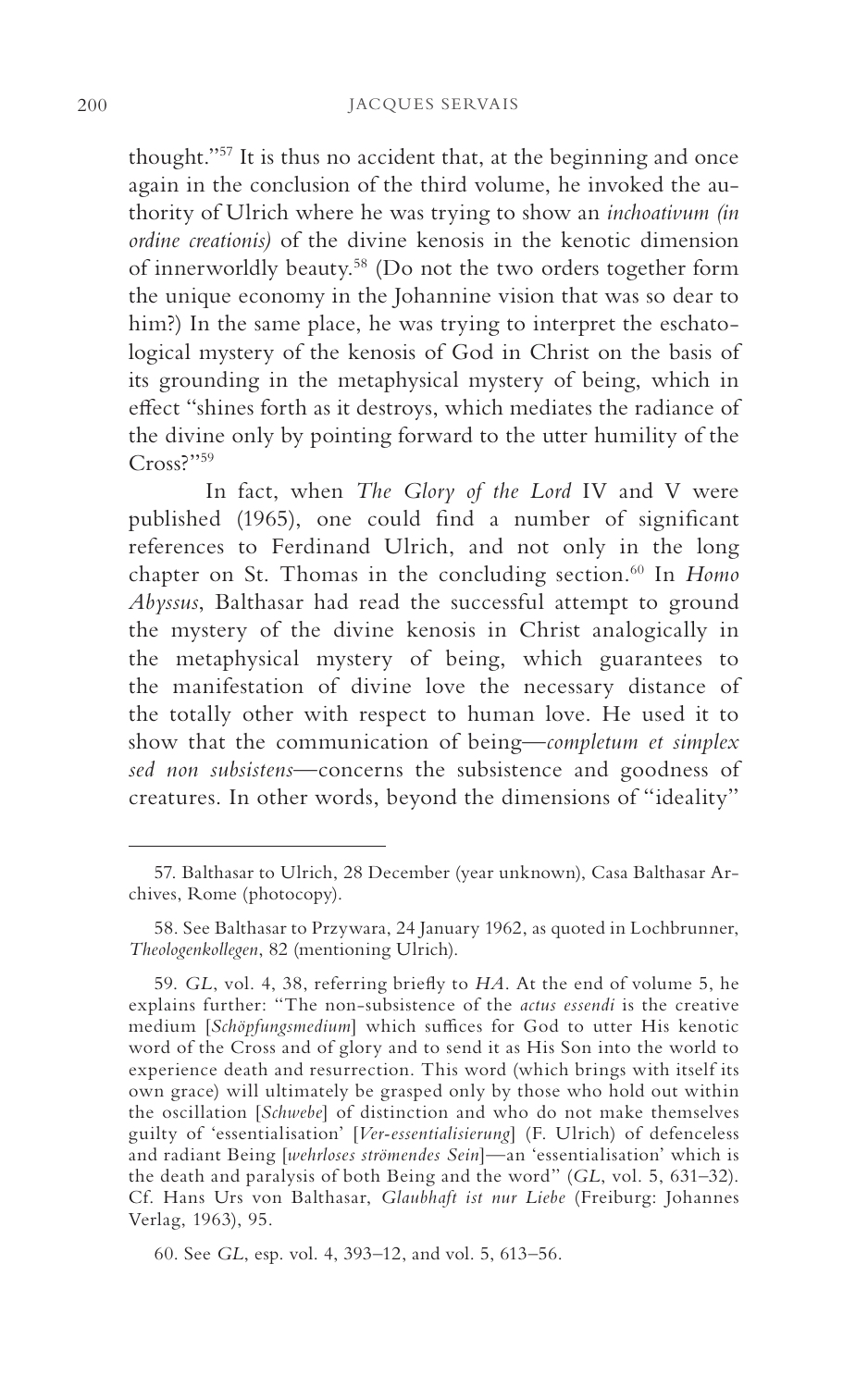and "reality," which were highlighted there,<sup>61</sup> what must be taken into consideration in the construction of substance is the existential perfection that confers "goodness": *bonum dicit rationem perfecti*. 62 Indeed, it is on the basis of goodness, as pledge of substantial perfection, that the two first dimensions ought to be developed. Perfection comes forth from the movement of "rounding out" inscribed in goodness, insofar as it is in itself the principle of substantial perfection. This is what the author wished to illuminate by recalling the formal coherence existing between the trinitarian structure of finite being and that of infinite Being, all the while without destroying the differences between them. "God-given Being is both fullness and poverty at the same time. . . . But equally, the created entities are simultaneously fullness and poverty. . . . Here, through the greater dissimilarity of the finite and the infinite existent, the positive aspect of the *analogia entis* appears, which makes of the finite the shadow, trace, likeness and image of the Infinite."63 In fact, "In what is actual there reigns a mystery beyond fullness and poverty, each of which expresses it accurately but still inadequately."64 The positive comparative here does not go without the negative comparative of the still greater difference. In Ulrichian terms, the movement of subsistence in the finite is the image that reflects, as if in a mirror, the movement of subsistence in the infinite, and in the medium of being outside of which there is nothing except nonbeing:

<sup>61.</sup> The ontological moment of ideality (*Idealität*) refers to the *esse* of things, as manifest to the intellect, as distinct from reality (*Realität*), which refers to things in relation to their posited essence: *res*. The third moment, the moment of goodness or "bonity" (*Bonität*), refers to the perfection of being in love and as such reveals the unity of the first two moments, insofar as subsistence is the (real) substance's enactment in its *esse* (ideality). On these concepts, see D. C. Schindler, "Lexicon," in *HA*, 493–94.

<sup>62.</sup> Cf. Thomas Aquinas, *Summa theologiae* I, q. 5, a. 1 (hereafter cited as *ST*).

<sup>63.</sup> *GL*, vol. 5, 627.

<sup>64.</sup> *GL*, vol. 5, 625. He refers again to the unity of wealth and poverty, as Ulrich presents it, in *Explorations in Theology*, vol. 3, trans. Brian McNeil (San Francisco: Ignatius Press, 1993), 32–33. See also his *Theo-drama: Theological Dramatic Theory*, vols. 2–3, trans. Graham Harrison (San Francisco: Ignatius Press, 1990–1992), vol. 2, 256–57; vol. 3, 518 (hereafter cited as *TD*).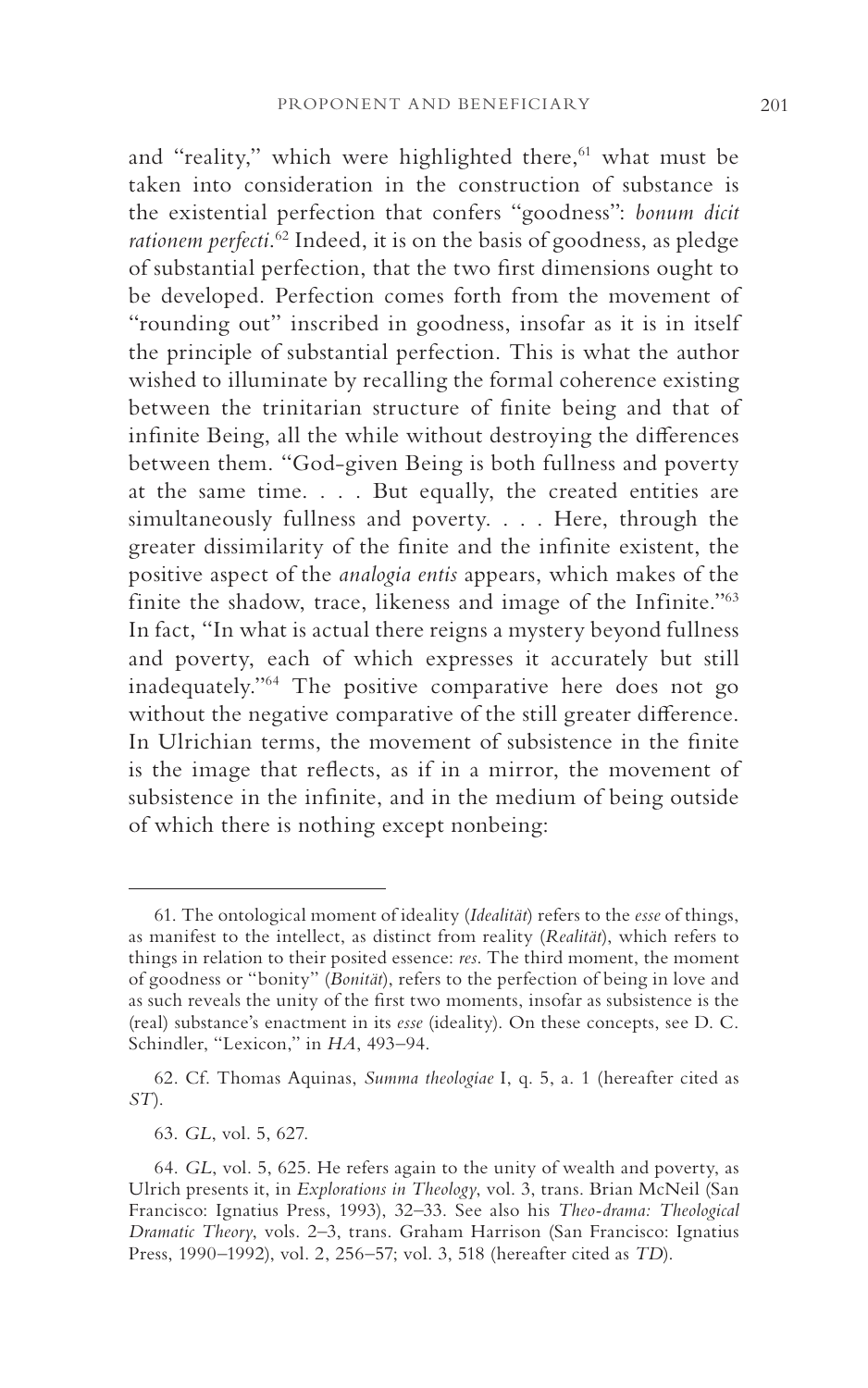If we experience the absolute positivity of *Ipsum Esse Subsistens*—i.e., God—then being unveils itself as "nothing." . . . But this "nothing" makes it impossible to project being's coming to subsistence [*Subsistenzbewegung*] into God as a mirror image of what happens in finite being. To do so would be to think that, in the movement into subsistence, by which "to be" achieves existing-ness, God too would come to himself by crossing the difference between himself and *ipsum esse*. 65

*Homo Abyssus* would remain an important reference for Balthasar. It is surely this work that he relied on again in 1985 when, in a key chapter on the ontological difference, he introduced the analogy between absolute subsistent Being and the freely created finite being, which does not achieve subsistence except in substances.

# 6. OTHER PUBLICATIONS AT JOHANNES VERLAG

The lack of commercial success of *Homo Abyssus* did not discourage Balthasar: between 1966 and 1974, Johannes Verlag published four other books by its author. Balthasar, who remained in contact with Ulrich, invited him shortly after the release of *The Glory of the Lord* IV to give a talk in Basel on a topic he had already taken up at Gallarate: the situation of man in relation to the problem of atheism. At the end of the presentation, Balthasar asked him for the manuscript and published it soon thereafter with the title *Atheismus und Menschwerdung* (Atheism and incarnation). What won him over in this brief piece was the original approach of the Regensburg philosopher, who did not treat the question from the religious, psychological, and sociological point of view as it so often was treated, but rather by positioning himself directly in the heart of ontology. "In a reflection which is very simple, profound, and crystal clear," commented Balthasar, "Ulrich succeeds at surveying and unfolding the question of being and bringing it to the point where, out of it itself, the religious question arises not all from the outside but from within," and thus one understands "what a mortal assault on the heart of

65. *HA*, 39.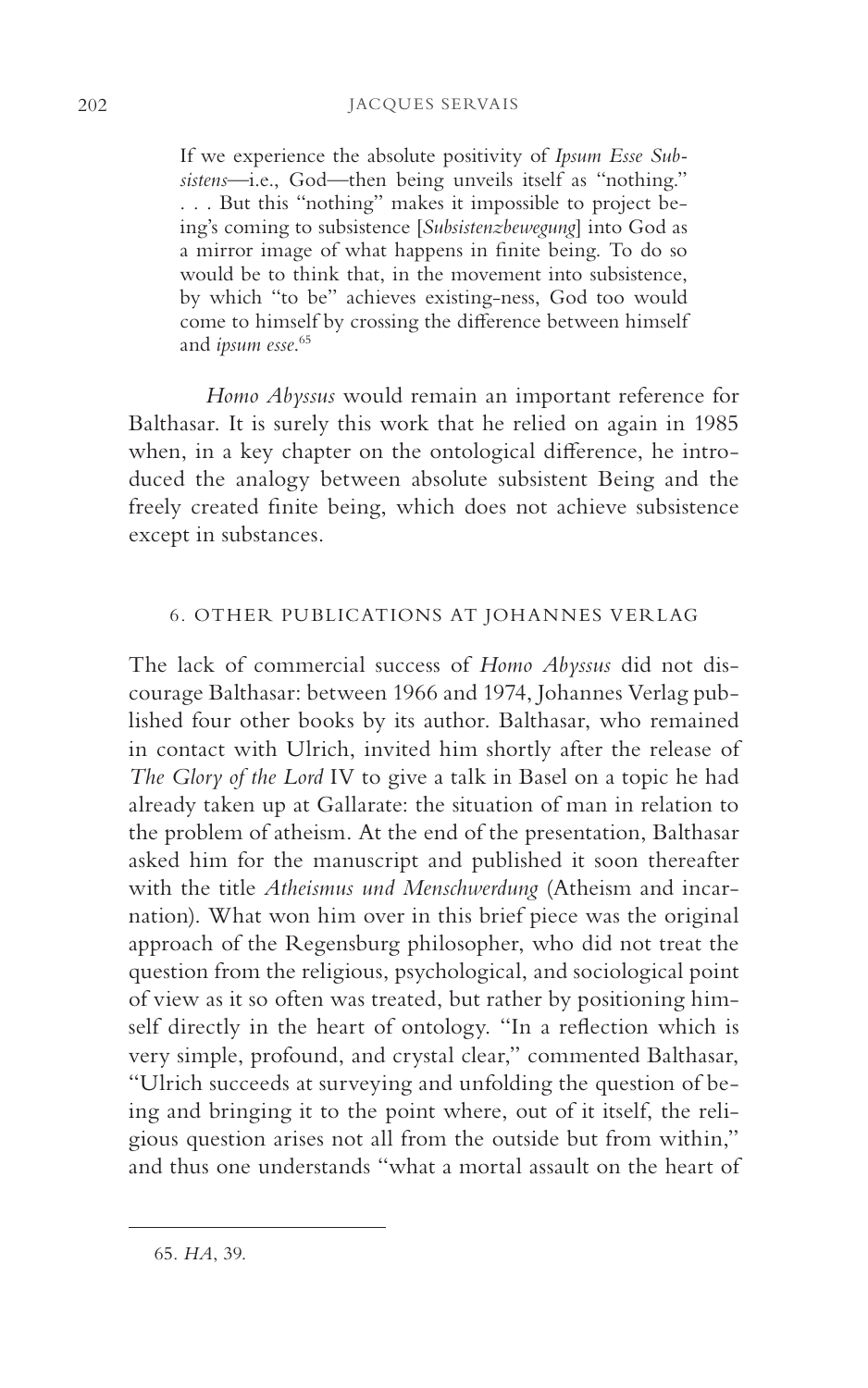man atheism represents."66 "This little masterpiece," he continued, "can serve at the same time" as "an excellent introduction to the great work *Homo Abyssus* and is accessible to all educated people."67

Several years earlier, in 1970, Balthasar had published another work, *Der Mensch als Anfang* (Man as beginning), in the same *Kriterien* (Criteria) series of Johannes Verlag. This one was an essay on the philosophical anthropology of childhood. In it, Ulrich returns to and develops further a theme sketched out in the preceding short work: "the self-comprehension of man through word and love in the process of education."68 As Balthasar writes, Ulrich expounds

a theme which sheds light on the intuition found at the heart of his thought and which can offer the best model of critical engagement with the thought of our time. How does thought since Hegel, how do thinkers such as Marx, Kierkegaard, Nietzsche, Freud confront the question of man's childhood? As preliminary stages which one must leave behind or which the adult conscience must overcome and reformulate? Or is childhood rather a condition which can never be pinned down by a form of thought that seeks to dominate and which—as the condition of a being which is given to himself—remains an enduring premise?<sup>69</sup>

The child, personal and real symbol of created being as love—and in this way representative of the ontological difference between being and the existent entity—comes into his own freedom in receiving himself from another and in giving himself in turn in the movement of gift in which he was conceived. The word of

<sup>66.</sup> Balthasar, catalog for Johannes Verlag (Johannes Verlag Archive, Basel, Switzerland).

<sup>67.</sup> Ibid. The author quotes a passage from this short book in order to show Mary as the real symbol of the Church, as a figure of freedom and acknowledgment. As the fruitful "Mother, she remains a virgin maid, since she can possess the gift only if she does not keep it for herself but uses it for the service of many (and she is one of the many), revealing the glory of God and witnessing to Being as Love making itself finite" (*AM*, 68, as quoted in Hans Urs von Balthasar, *The Office of Peter and the Structure of the Church*, trans. Andrée Emery [1974; San Francisco: Ignatius Press, 1986], 291).

<sup>68.</sup> *AM*, 16.

<sup>69.</sup> Balthasar, dust jacket copy of Ulrich's *MA*.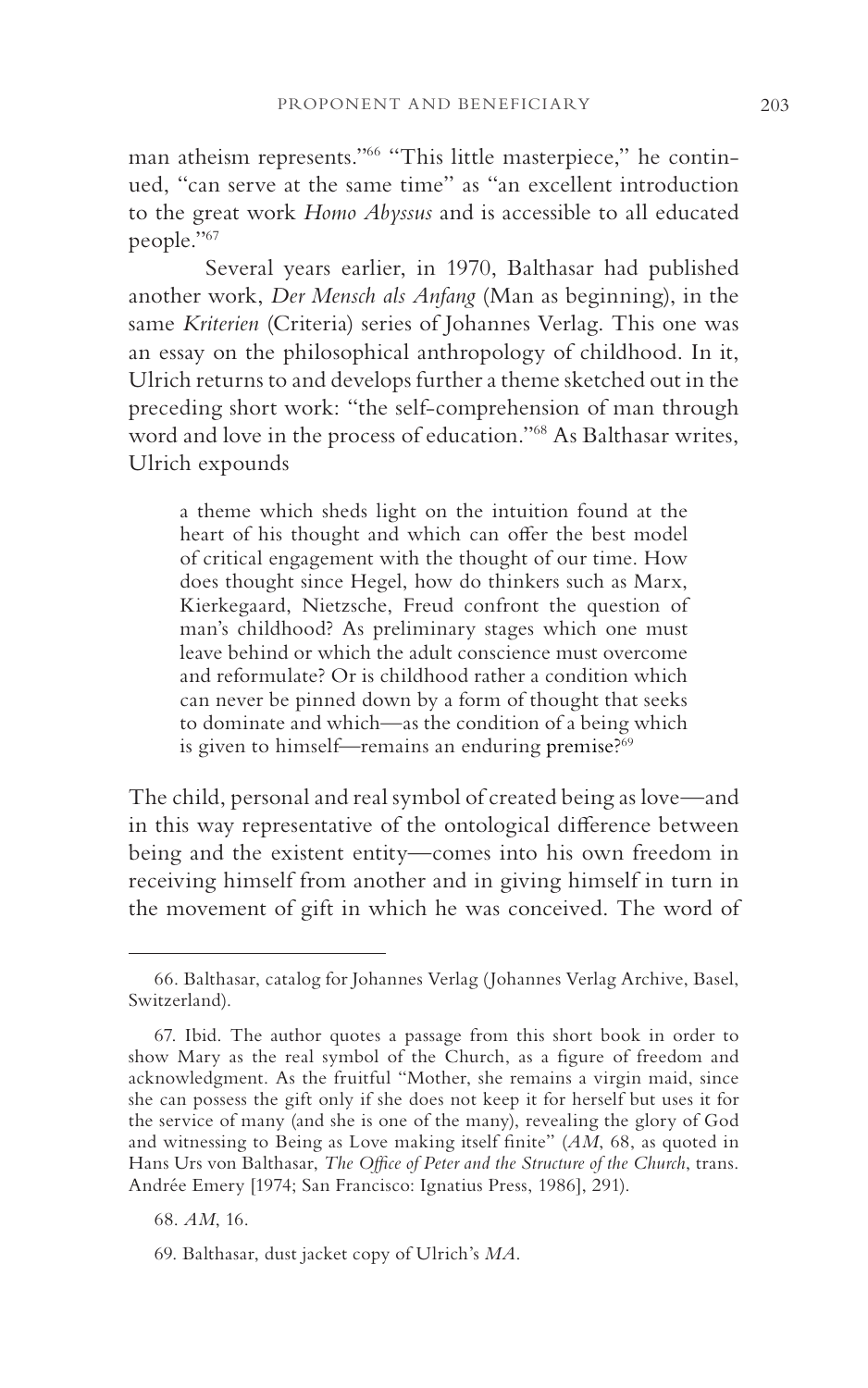those who begat him is the path by which he finds himself and takes possession of himself as a gift of freedom to itself. By means of the word a "thou" addresses to him, a word that in a certain sense comes from outside of him, the child leaves the realm of the freedom of the other and begins to "inhabit" himself.

Balthasar appreciated the way in which Ulrich pushed metaphysical reflection all the way to its ultimate conclusions by illustrating, in the evolution of the child, the concrete "risks" of a false resolution of the question of being, of which metaphysics is the bearer. On the one hand, there is the temptation to refuse the separation from the origin or else to deny the union with this origin, which has the consequence of closing the subject within a pure "abstract identity" with himself. The opening to the other, on the flip side, causes him to discover and experience the goodness of his existence, which is gift. Balthasar had just republished a work of Siewerth on the subject,70 and he himself had also dealt with the topic.<sup>71</sup> In Ulrich's work he recognized the strength of a philosophy capable of letting itself be kindled and advanced by a serious adherence to the Christian faith, in particular the mystery of the Incarnation, with all its complex and unique reality. Thanks to an ontology that roots forms in common matter and that intimately links together being as gift, which is "finitized" with the Word of God that takes on flesh, the philosopher accentuated the mystery of the child, "event of love made flesh," in an astonishing way by placing in a new light his "unique and unrepeatable existence in flesh and bone," which is so often compromised.72 Being a child is a "permanent existential" of man; it is man in his constitutive "beginning."

At the end of this book, the author opens perspectives and lays the groundwork of what would be the subject for

<sup>70.</sup> Gustav Siewerth, *Die Metaphysik der Kindheit*, 2nd ed. (Freiburg: Johannes Verlag, 1965).

<sup>71.</sup> Balthasar, *Explorations in Theology*, vol. 3, 15–55 (contribution written for the collection *Mysterium salutis*). See also his *Das Ganze im Fragment*, 2nd ed. (Freiburg: Johannes Verlag, 1990), 274–83; and especially the last book he published in his lifetime: *Unless You Become Like This Child*, trans. Erasmo Leiva-Merikakis (1988; San Francisco: Ignatius Press, 1991).

<sup>72.</sup> *MA*, 13, 63. Cf. *TL*, vol. 2, 225 (referring to *HA* and *AM*), 306. Singularity, according to him, is "the most burning of all philosophical questions" (Balthasar, *Das Ganze im Fragment*, 207).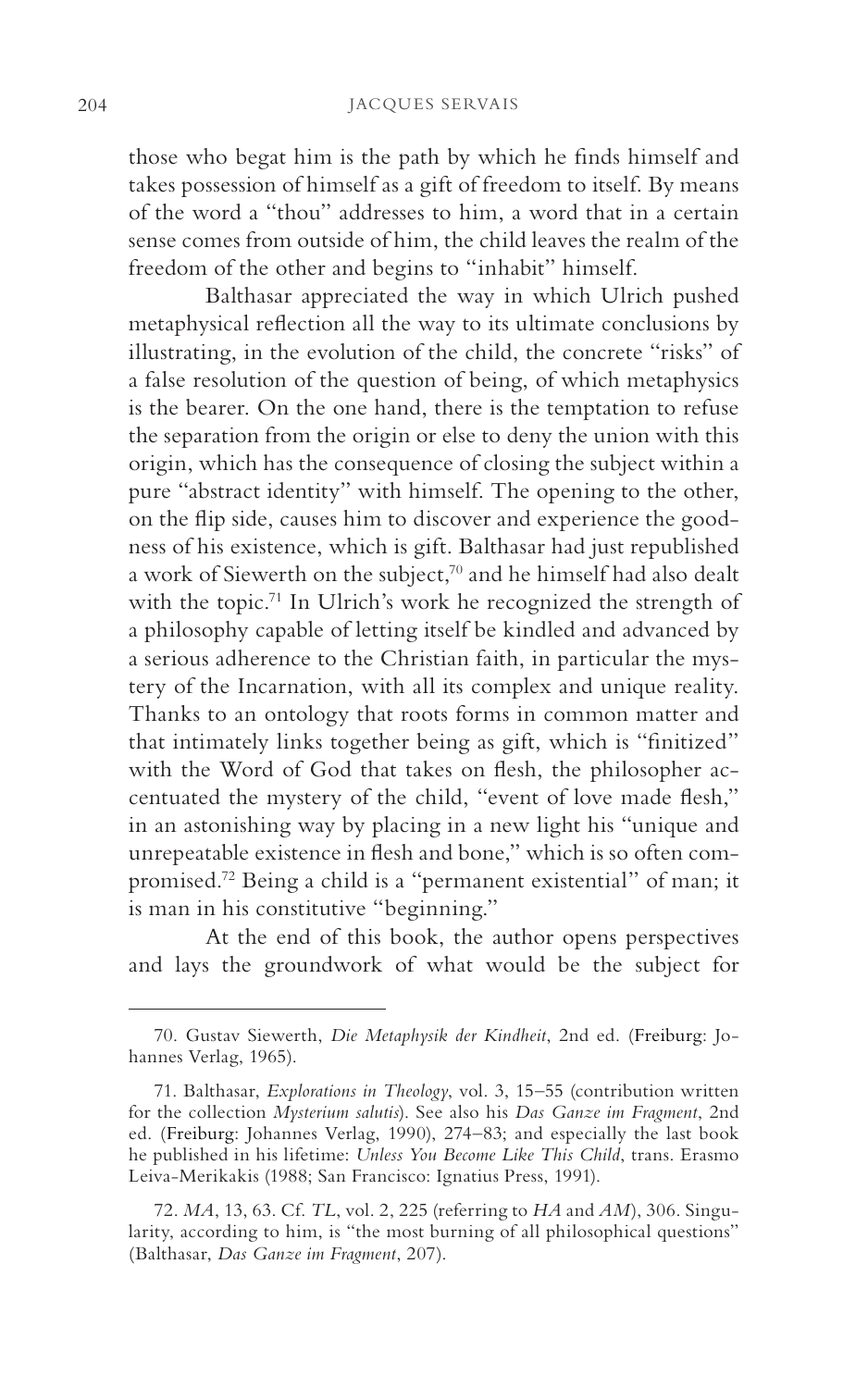another book: "Childhood is, par excellence, *the* (!) form of the liberated present of man as I-you-we."73 Philosophy has no other task, at bottom, than that of retrieving (*wieder-holen*) what a true pedagogy helps to find anew. In the school of St. Ignatius, Ulrich had learned and taught the "principle and foundation" of human existence: "recognition" full of gratitude for the faith of being created *umsonst*, for nothing, gratuitously, by a God of love. Three years later, Johannes Verlag accepted another of Ulrich's books, this time for the series *Beten heute* (Prayer today). It was a meditation, the title of which itself says it all: *Gebet als geschöpflicher Grundakt* (Prayer as the fundamental act of the creature). Balthasar gave it an introduction that was particularly full of praise:

We have so many books today about the practice of prayer, both oral and above all meditative prayer. What we do not have is a deeper philosophical foundation. Prayer has remained something foreign to the great tradition of German philosophy flowing from Kant. One might therefore ask whether Ferdinand Ulrich, in these few, dense pages, has not endeavored to accomplish something we have awaited for centuries, and whether he has not achieved this in such a profound way—which immediately opens to the genuine fundamental act and at the same time speaks a decisively clear word regarding common misunderstandings—that there is almost nothing that would have to be added to these reflections. This little "summa" that he presents on prayer contains in its brevity such permanently valid insights that repeated meditative readings will not exhaust it but only begin to unlock its treasures.<sup>74</sup>

In his eyes, one of the merits of this philosophy of prayer, and not the least of them, was to round out and correct a philosophical current of Cartesian origin that unilaterally emphasized the power of man's self-determination.

<sup>73.</sup> *MA*, 155; see 20.

<sup>74.</sup> Balthasar, brochure of Johannes Verlag (Casa Balthasar Archives, Rome). See also his *TD*, vol. 4, 159. In 1974, as a sign of gratitude, Balthasar dedicated to Ulrich the fourth volume of *Explorations in Theology*. The central theme is the Church and the Christian today. "Dear friend," Balthasar wrote by hand on Ulrich's copy, "excuse this dedication, which could not be avoided this time, although the meager content makes it a shame."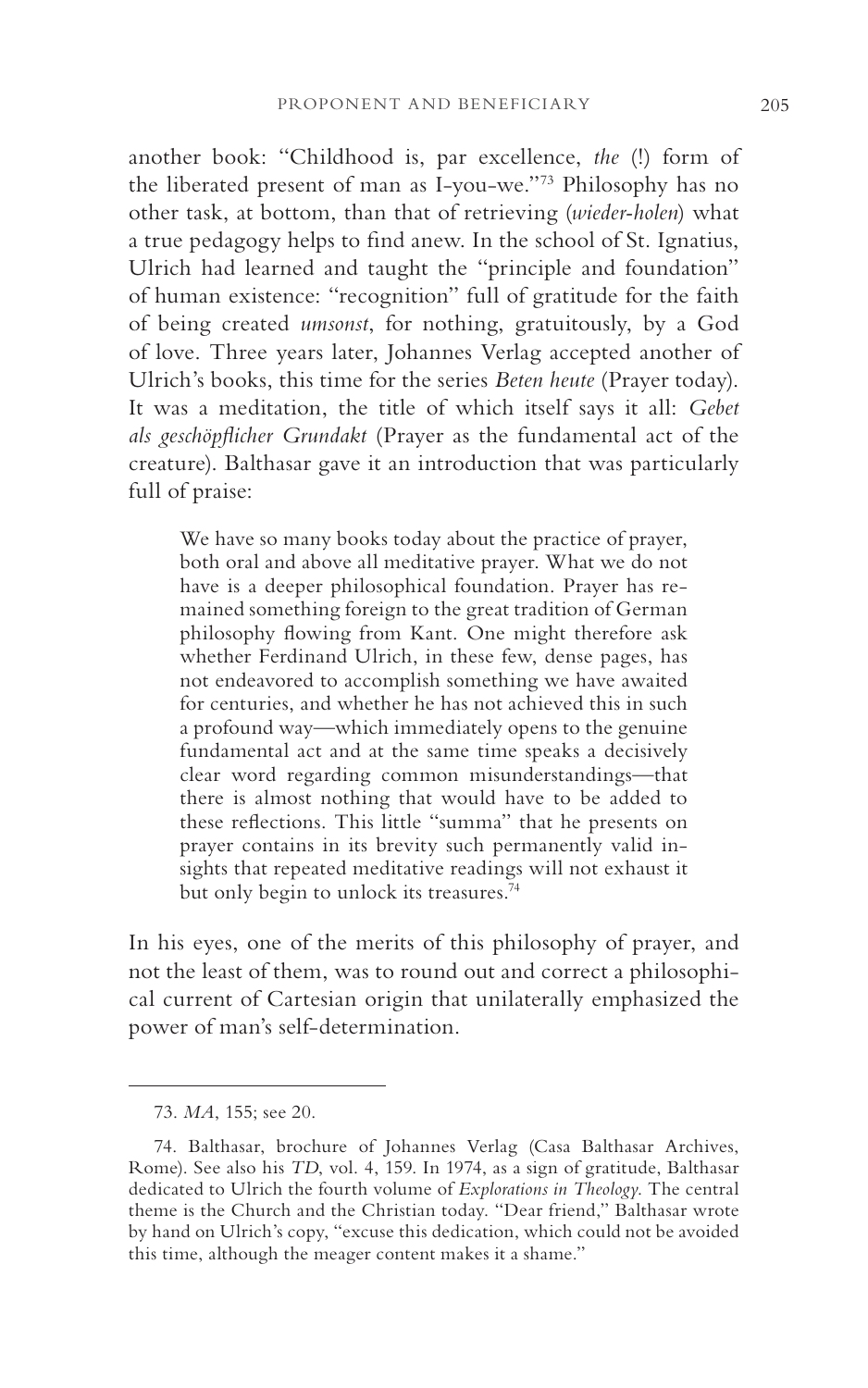One year later, in 1974, Johannes Verlag released its last work of his in the *Horizonte* (Horizon) series: *Gegenwart der Freiheit* (The presence of freedom). Once again, Balthasar's introduction to the work was full of the highest praise:

Beneath the apparently abstract title lies hidden that which is most concrete: the freedom of man, around which everything revolves, not as a freedom given by the past and handed down, still less a future freedom to be searched for first, but rather—in the "we"-form of existence—a freedom always already present and given. The view into the past (as *religio*) is, set unilaterally, absolutized paganism; the view into the future (as U-topia) is, set unilaterally, absolutized Judaism. Both cancel each other out. The authentic presence of freedom is not attained except in the actualization of the divine "we" in the figure of the Christian community where alone the concerns of religion and of utopia are truly realized. Ulrich offers here—above all in the central dialogue with Nietzsche—a strict ontology that is at the same time enriched by the great tradition (from Aristotle to Heidegger by way of Thomas) and by the biblical-personalist approach.75

In Ulrich, Balthasar appreciated a thinker who is concerned with the whole. "Life" is both the starting point of his thought and what he always keeps in view, in conformity with what undergirds his philosophy, namely the interpretation of being in its transcendental character as "goodness." In fact, the Regensburg philosopher poses the question of the "present" or of the "presence" of creaturely freedom in this latest work from this perspective. More than Marx, whose thought Ulrich engages in his meditation on prayer, $76$  the principal point of reference in *Gegenwart der Freiheit* is Friedrich Nietzsche, the thinker for whom Balthasar had reserved a central place in the three volumes of his *Apocalypse of the German Soul*, and whose writings he shortly thereafter presented in three anthologies.77 Like the

<sup>75.</sup> Balthasar, dust jacket copy of Ulrich's *GF*.

<sup>76.</sup> Cf. *GG*, 14, 38, 49.

<sup>77.</sup> Hans Urs von Balthasar, *Apokalypse der deutschen Seele* [1937–1939], vol. 1: *Der deutsche Idealismus*, 2nd ed. (Freiburg: Johannes Verlag, 1998). Friedrich Nietzsche, *Anthologien. Vom vornehmen Menschen, Vergeblichkeit, Von Gut und Böse*, ed. Hans Werner [pseudonym for Balthasar], 2nd ed. (Freiburg: Johannes Verlag Einsiedeln, 2000).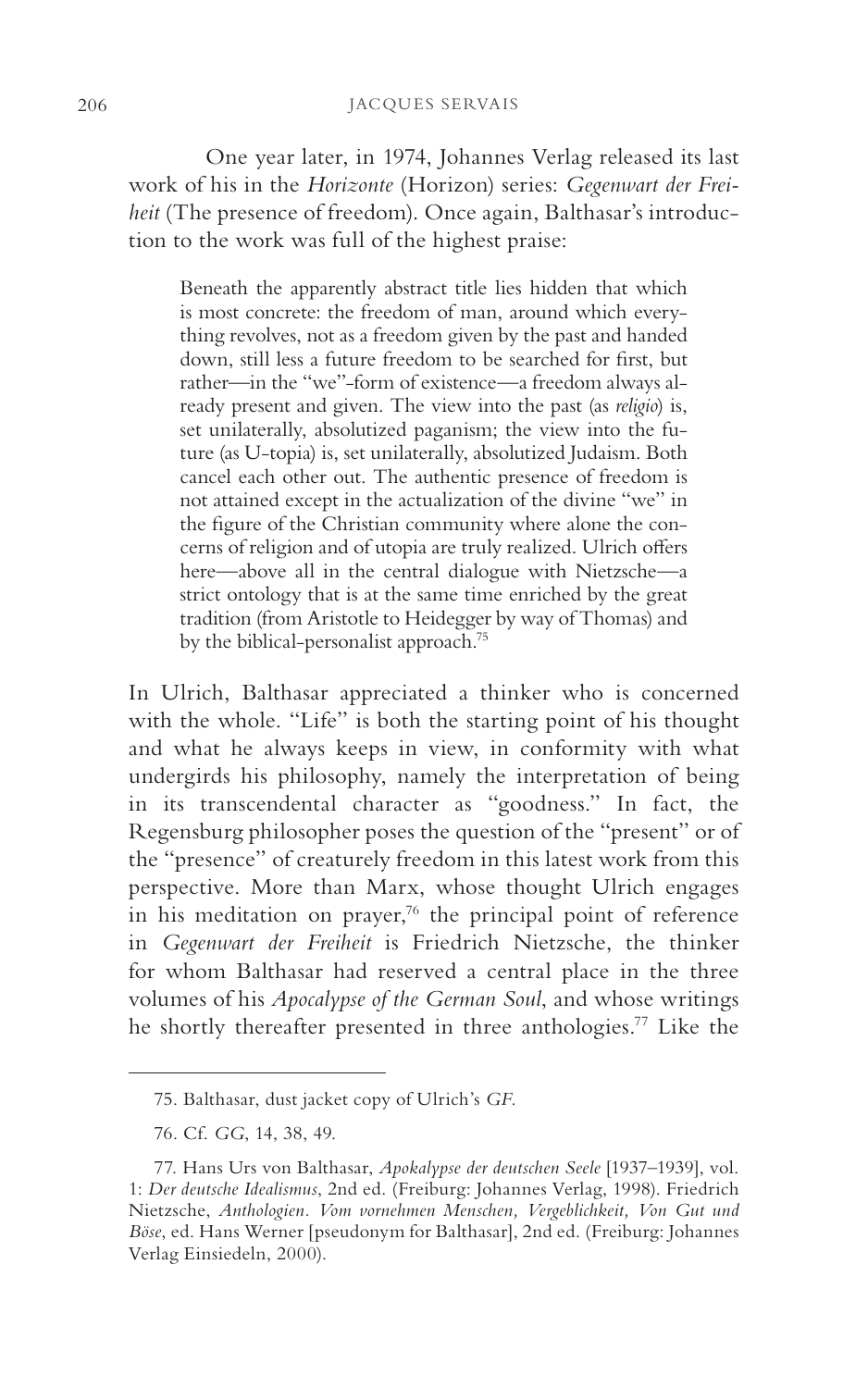Swiss theologian, Ulrich has a very open, Christian attitude toward the Prussian thinker. He takes into account Nietzsche's indomitable combat, but he also always considers in counterpoint the invisible presence of the adversary at his side against which he struggles with such vehemence. Does the fact of "receiving," of "welcoming," and of "conceiving"—the term *empfangen* has all these nuances—prevent man from being truly free? Certainly, man is not his own origin, and thus his freedom is not that of an infinite being. But he is nevertheless really given to himself. Freedom is not the simple promise of an illusory future. It is the perfect gift granted to him from this very moment forward. It is the hidden presence of the origin of his finite existence, of an originating source that gives of itself without reserve and unconditionally.78

# 7. FRUITFUL DIALOGUE BETWEEN BALTHASAR AND ULRICH

The great financial effort associated with the publication of these books was hardly compensated. Balthasar had to yield to the facts: Ulrich's books simply did not sell. He had no option but to refuse other manuscripts. Their personal relationship, however, did not suffer. Following the death of Siewerth in 1963 and of Adrienne von Speyr in 1967, Ulrich became one of Balthasar's principal interlocutors. In 1975, while he was in the process of editing *Theo-drama* II, Balthasar gladly consulted his friend:

Your notes are of infinite help. I have the impression of diving into waters of life. I was wrestling with the same problems, but without finding the way through them. Now everything is falling into place. Naturally certain questions remain for me, but for the moment I prefer to follow what I believe I have understood and seen. It will be necessary to rewrite much of the preceding work.79

This anthropologically crafted volume was to deal with the situation of man before God just as it appears in revelation:

<sup>78.</sup> See *GG*, 78–81.

<sup>79.</sup> Balthasar to Ulrich, 3 December 1975, Casa Balthasar Archives, Rome (photocopy).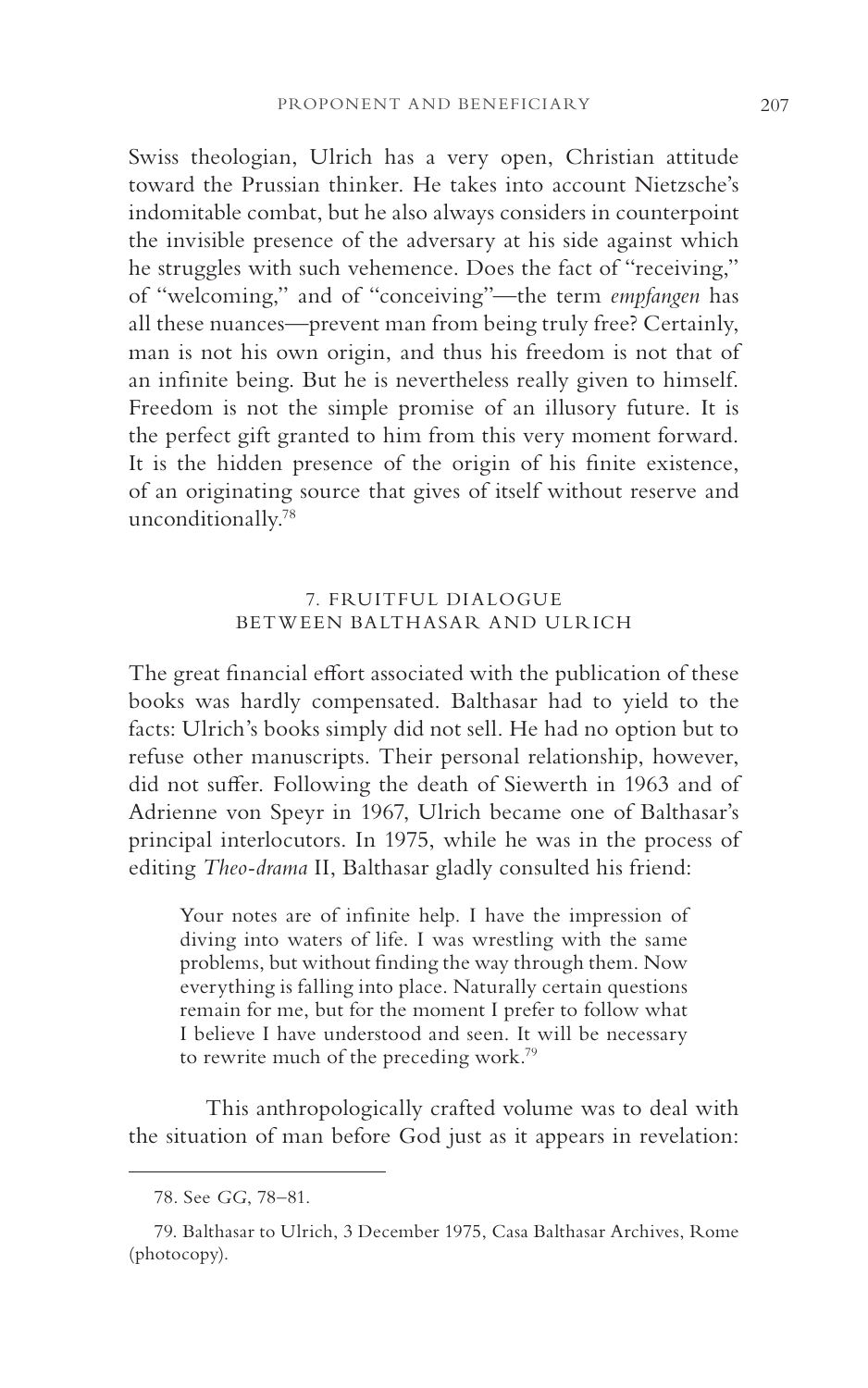that is, a creature who, in the ultimate solitude that defines it, is capable of making a free decision in the presence of God's infinite freedom. Balthasar found in Ulrich someone who fully shared his conception of the christological *analogia entis*. 80 "In God's self-proclamation in Jesus Christ the more blessed mystery is revealed, namely, that love—self-surrender—is part of this bliss of absolute freedom."81 In the light of God as Jesus Christ has revealed him to us, we understand that richness and poverty are two faces of the same reality. Richness of the act as gift ("having," "possessing") and poverty of the potential essence ("surrendering," "giving" in separating oneself totally from what one gives) thus become key speculative notions: they allow us to specify the identity of Jesus' creaturely existence insofar as it is integrated in the act of this Being through which the eternal Son is what he is.

Balthasar's concern was to refine the nature of the analogy on philosophical grounds, holding faithfully to the distinction between the order of the *procession* and that of *creation*, the still greater dissimilarity emphasized by the Fourth Lateran Council. "In the terms of Christian philosophy," he writes at the end of the *Prolegomena*, vol. 1 of *Theo-drama* (1973), "it could be said that God the Father beholds in the one Logos the infinite possibilities (*possibilia*) of his own imitability."82 The analogy between God and the creature, however, relies on an altogether special relation between the absolute and that which is relative in every sense. The logos in which the Father contemplates the possible models of its essence is not the personal Logos but an undetermined logos: being as ideal mediation. How can we, however, account rationally for the unity of the distinction between subsistent being and nonsubsistent being, which is uniquely intelligible in the singular existent entity, in such a way as to offer the philosophical basis needed not only by theology but above all by the Christian mysticism of Adrienne von Speyr? Following the fertile path

<sup>80.</sup> Cf. Hans Urs von Balthasar, *A Theology of History*, 2nd ed. (San Francisco: Ignatius Press–Communio Books, 1994), 33n, 69–70. These notes indicate how much Balthasar had, long before his meeting with Ulrich, a clear vision of the nature of this christological *analogia entis*.

<sup>81.</sup> *TD*, vol. 2, 256; see *TD*, vol. 3, 222–23, 518.

<sup>82.</sup> *TD*, vol. 1, 566.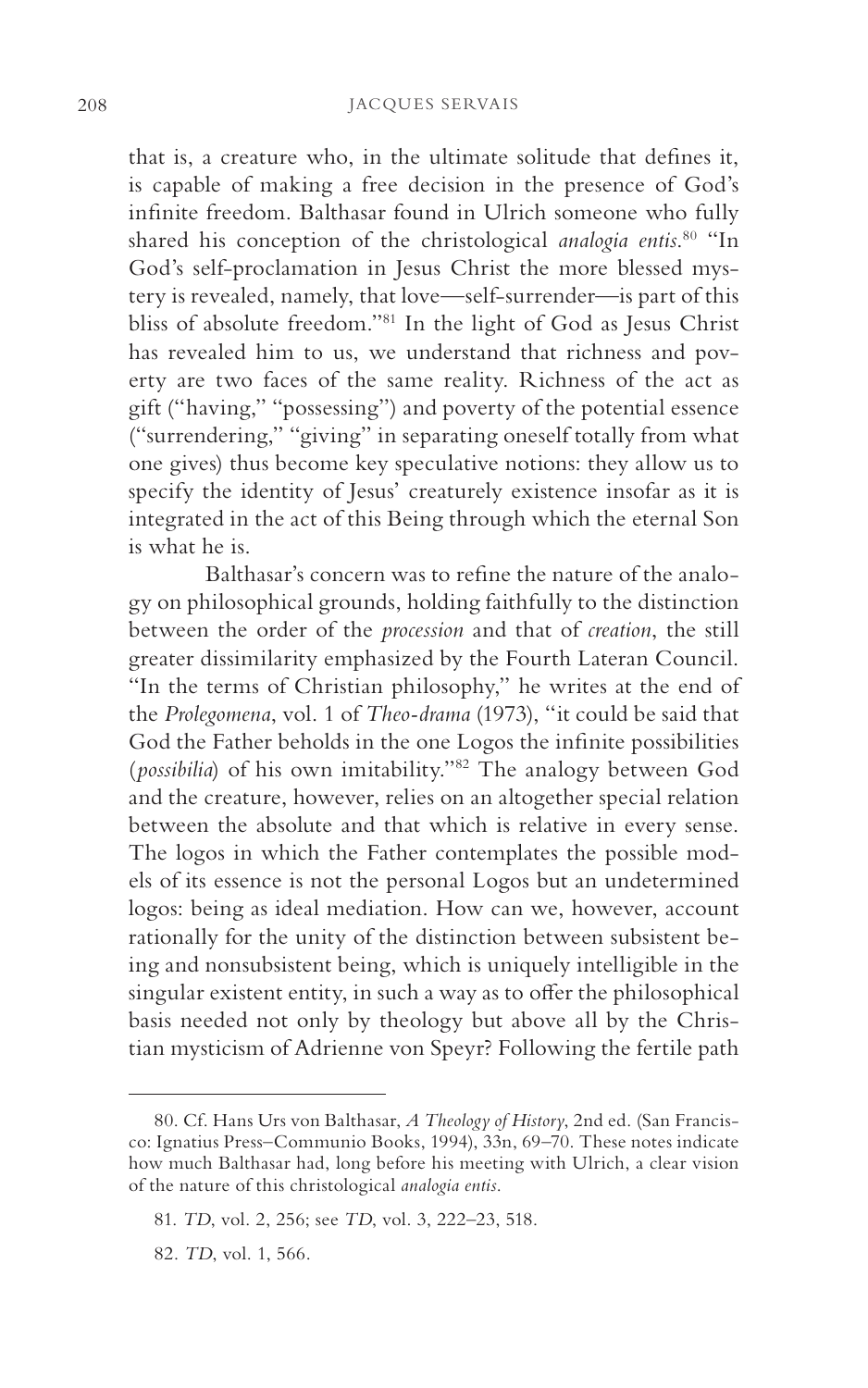marked out by Przywara and Siewerth, Ulrich proposed, on the basis of a conception of the *bonum diffusivum sui*, a positive interpretation of the notion of *Entäusserung*, expropriation or disappropriation, which would help the theologian to develop his argument. Common being is a fullness that is both "rich" and "poor" at the same time insofar as it is surrendered to the essence to which it is already given from the beginning, even in its real difference with respect to that essence. If being is manifested here as negativity (*nonsubsistens*), it is nevertheless not because it is something negative but precisely because it is pure love, without any interest in reaping the rewards for itself. God brings about creation by the diffusion of his goodness. He is in himself the absolute giver of the being of the finite creature, which is a pure gift of himself to the creature. In the gift, God lets himself be seen—keeping in mind that in his Logos God gives everything and that the creature has nothing on its own. Thus, the element of *comparabilitas* with God, which contains the polar structure of finite truth by reason of its inner vitality, does not undermine the still greater difference between the Creator and the creature.<sup>83</sup>

Some years later, in 1980, Balthasar again thanked Ulrich for his help: "It is incredible that there is someone like you here below on whom one can count—as much externally as internally."84 The following month he wrote to him, this time to share his discovery of a book to which until then he had paid little attention: *Leben in der Einheit von Leben und Tod* (Living in the unity of life and death), which Ulrich had published through KnechtVerlag at the same time as his little work on prayer. "I am only now beginning to read your book on life and death in any real depth," wrote Balthasar, "and I am absolutely captivated with it. If I had done so before, I would have written less superficial things. But in contact with you I always recognize anew my great limitations."85 In the three meditations that make up the

<sup>83.</sup> *TD*, vol. 2, 398–99. Cf. *GG*, 58–64.

<sup>84.</sup> Balthasar to Ulrich, 11 June 1980, Casa Balthasar Archives, Rome (photocopy).

<sup>85.</sup> Balthasar to Ulrich, 4 July 1980, Casa Balthasar Archives, Rome (photocopy). The following year Balthasar wrote to Ulrich about "Sprache der Begierde und Zeitgestalten des Idols" (*Ltk*, 507–693): "Red with shame, I confess that I forgot to thank you for the 'Idol,' whose level of difficulty, like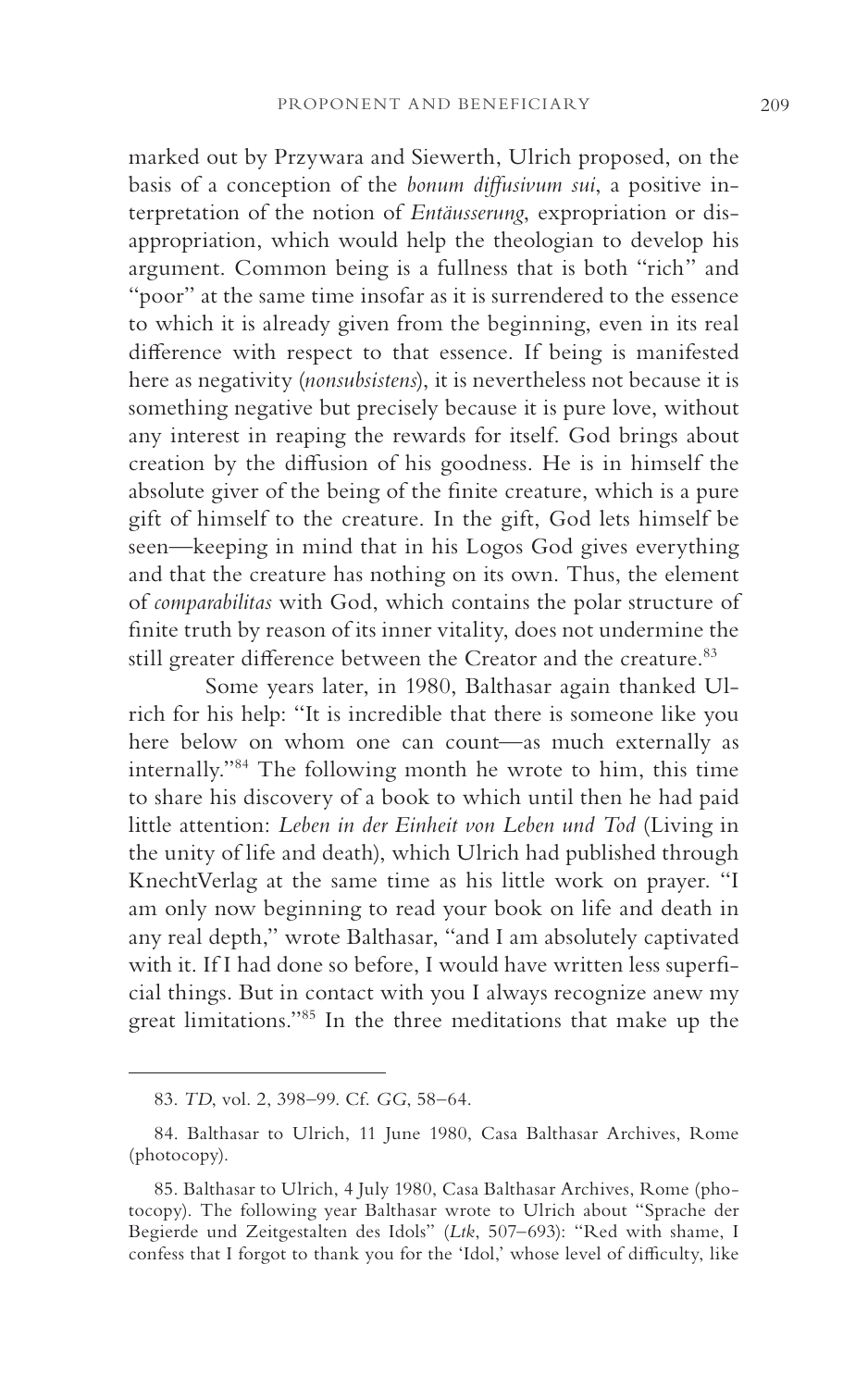book, Ulrich takes up again the theme he had developed in *Der Mensch als Anfang* of the image of man as a twofold totality with both eternal and ephemeral dimensions. But here this conjoined richness and poverty is now presented as the dynamic inner polarity of life and death. The title of the book communicates well the central idea: the fact that we are going to die marks our life so strongly that every attempt—or temptation—to escape it destroys our life from within.

Balthasar referred to *Leben in der Einheit von Leben und Tod* on several occasions. He did so first of all in 1983 in the last volume of *Theo-drama* in order to explain the positive quality of alterity.86 The same year he laid out the argument in greater detail in a short article with a similar title in *Communio*: it is in the Christian sphere alone that it is possible not to miss the unity of life and death.<sup>87</sup> Otherwise, as he explained, one almost necessarily gives in to two symmetrical temptations, which Ulrich amply described.88 Afterward, Balthasar himself published a meditation through Herder Verlag on the occasion of Holy Week with a similar title: *Leben aus dem Tod* (Life out of death). The second chapter draws its inspiration expressly from Ulrich's book, which had achieved a dialectic whose strength is guaranteed by the Gospel. The hermeneutical categories it employed cast decisive light on the archetypical unity existing between God and man as well as on the truth about God and, consequently (by reason of the analogy), the truth about creation. Moreover, in line with Balthasar's secret hope, these categories opened up the way to a deeper rational understanding of the pure ontological obedience of the creature on the basis of the kenosis of Christ to which revelation bears witness.

an étude by Chopin, far exceeds my mental laziness here at the Rigi. I will not give up" (postcard from Balthasar to Ulrich, September 1981, Casa Balthasar Archives, Rome, photocopy).

<sup>86.</sup> *TD*, vol. 5, 84, quoting *LELT*, 22–23, 122.

<sup>87.</sup> Hans Urs von Balthasar, "Death Is Swallowed up by Life," *Communio: International Catholic Review* 14, no. 1 (Spring 1987): 49–54. See *Explorations in Theology*, vol. 5, trans. Adrian Walker (San Francisco: Ignatius Press, 2014), 230–38.

<sup>88.</sup> See Balthasar, "The Unity of Life and Death," in *Explorations in Theology*, vol. 5, 225–28.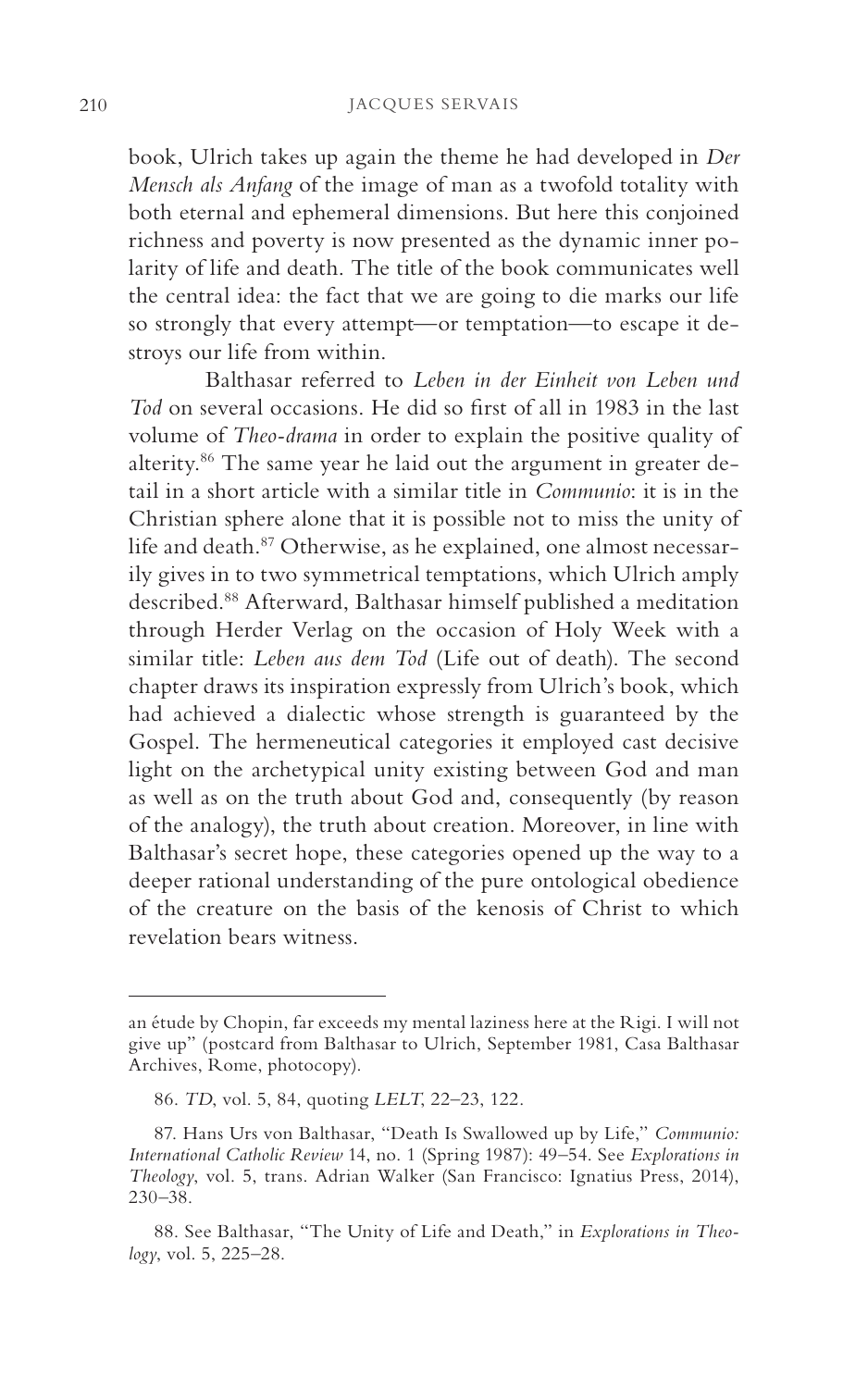#### 8. ULRICH'S CONTRIBUTION TO *THEO-LOGIC* II AND III

Together with *Homo Abyssus*, <sup>89</sup> *Leben in der Einheit von Leben und Tod* would continue to be a central philosophical point of reference for the final two volumes of *Theo-logic*, published in 1985 and 1987 respectively. Balthasar had found in Ulrich the philosophical instrument that allowed him to realize the program announced in his little book *Love Alone Is Credible*90 and to conclude his trilogy with a hymn to the Spirit of truth understood as love. Thanks to him, Balthasar was able to give an account, from an ontological point of view, of the simple Johannine proposition: God is gift; he is love (1 Jn 4:8). By creating, God *gives* being to the created reality, says St. Thomas.<sup>91</sup> In God, truth is life, and this superior life he is substantially does not hand itself over to us by virtue of dialectic (Eph 3:19) but only *in actu exercito*. In his volume on "the truth of God," Balthasar quotes Ulrich's words: "If one were to ask if the actual unity of life and death can be 'spoken,' for example, in the guise of a basic formula, the answer must be: No! Only love lived in flesh and blood, the word of love, says *everything*."92

Two years later, Balthasar took up the subject again, this time from a pneumatological perspective. Relying on the Ulrichian conception of nonsubsistent being as gift pure and simple, he could state, by analogy, one of the essential properties of the Spirit: its being gift (1 Jn 3:24, 4:13). In its similitude to the divine goodness, created being as gift reveals the presence of the

<sup>89.</sup> See *TL*, vol. 2, 183, citing *HA*, 50. In the same work, referring to chapter 2 of *MA*, Balthasar explains, "We can understand this only if we dare to speak, with Bulgakov, of a first, intratrinitarian *kenosis*, which is none other than God's positive 'self-expropriation' in the act of handing over the entire divine being in the processions, or, with Ferdinand Ulrich, of the unity of 'poverty' and 'wealth' in absolute being itself—which unity, once again, can be exhibited concretely in the child" (178).

<sup>90.</sup> Hans Urs von Balthasar, *Love Alone Is Credible*, trans. D. C. Schindler (San Francisco: Ignatius Press—Communio Books, 2004).

<sup>91.</sup> Thomas Aquinas, *In evangelium Ioannis expositio* 1, a. 133; see *Sent.* 1, d. 37, q. 1, a. 1; *Summa contra Gentiles* 2, ch. 30, a. 1.

<sup>92.</sup> *TL*, vol. 2, 120, citing *LELT*, 99.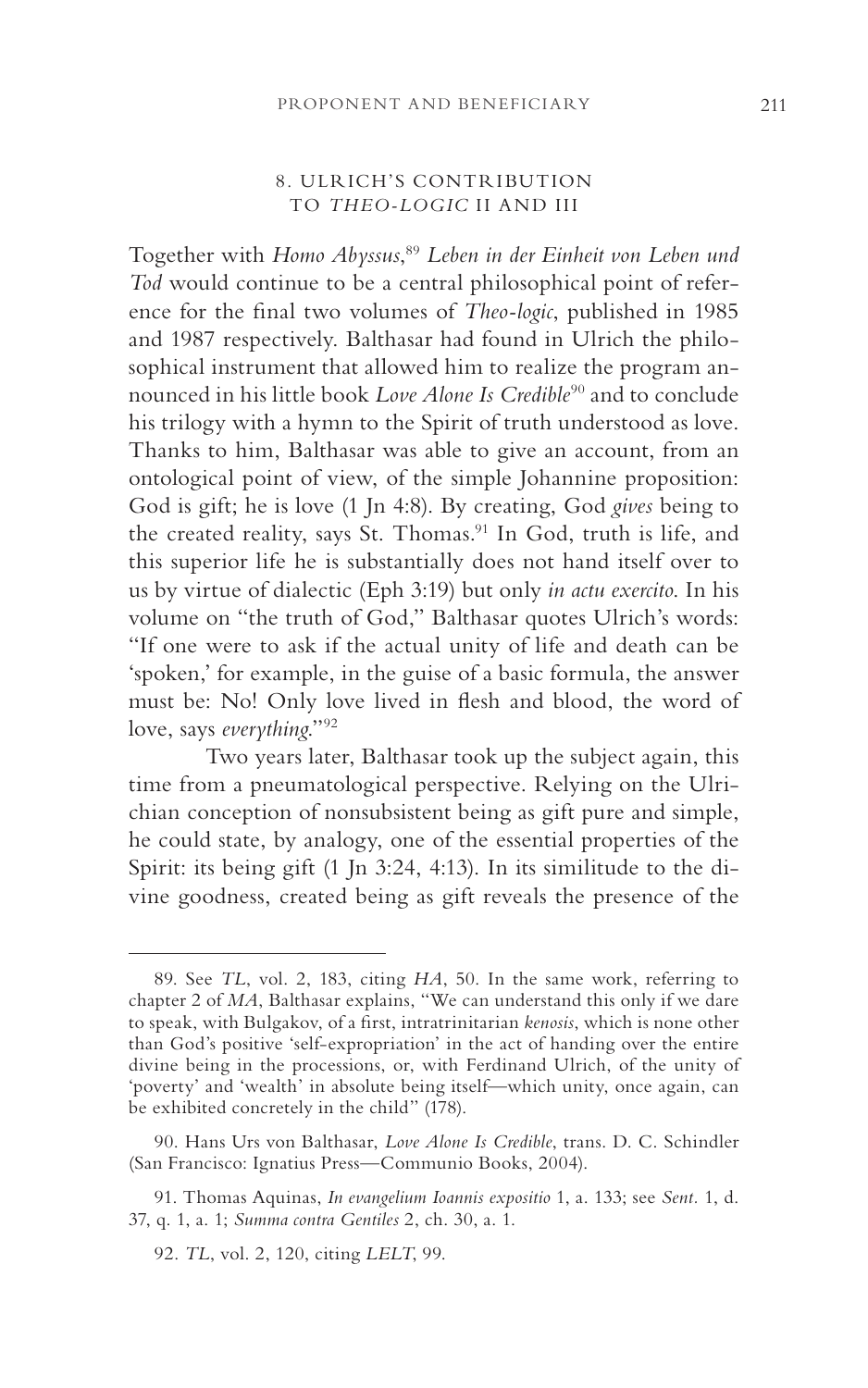giver precisely in the measure to which it does not retain the gift but, through it, places an authentically "other" in the state of freedom, causing the other *to be*. Indeed, the giver is all the more present in the gift precisely because a real separation takes place between the giver and that which it gives (surrenders). It is a proposition that Balthasar would ultimately clarify by citing long extracts from *Leben in der Einheit von Leben und Tod*:

"The gift would not express the giver . . . if it remained trapped in its original unity with him. . . . The umbilical cord must be cut so that the blood system of the receiver can become independent, and he can pursue his path; for this is the purpose of being's Yes, which empowers and liberates." For the giver, this means that "the Other's otherness is not a sting of death, piercing him in the flesh of his  $I = I'$ ; it is not an 'objective provocation' that has to be overcome! Rather, he accepts the Other's otherness, which arises from their separation, in such a way that, inwardly, it actually facilitates his self-communication. Only in this way can he verify that his gift has separated itself from him, that his being is lived as gift, that is, has been received. Only through separation from the thou can the I appropriate itself and, in this act, affirm the origin of its own being (together with the Other)." Accordingly, however, "the more deeply and pristinely a gift comes from the heart, from the inwardness of the giver, the more clearly is his figure inscribed upon it, the more the origin of his gift is present and the more intimate is the primal unity of giver and gift. To see the gift of someone who thus shares his own life is to see, in it, its origin, that is, the giver."93

<sup>93.</sup> *TL*, vol. 3, 225n1, quoting *LELT*, 70–73. Further on, Balthasar cites another passage from *LELT*: "Although everything is given in the Word, who owes his being absolutely to the Father in an eternal obedience unto death, yet the uttering Father and the Word the Father hears are eternally surprising one another with life that is eternally new and ever-young. [He is] Spirit of the Word, by whom the Word conceals himself in silence in the Father and the truth of the divine love, which utters and unveils him as Word; he is Spirit of the Father, in whom the Utterer sets his Word free, separating from him in the separation of death; thus, God communicates himself. He is the 'Spirit' who proceeds from Father and Son, but he is not the Utterer as such, nor is he the Word as such. Rather, he is the positive fullness of his silence, the Father's breath in the Word" (*TL*, vol. 3, 227). He refers to a much earlier text by Adrienne von Speyr that makes the same point: *The World of Prayer*, trans. Graham Harrison (San Francisco: Ignatius Press, 1985), 49–50. On the "separation," see Adrienne von Speyr, *John*, vol. 2: *The Discourses of Controversy*, trans. Brian McNeil (San Francisco: Ignatius Press, 1993), 120.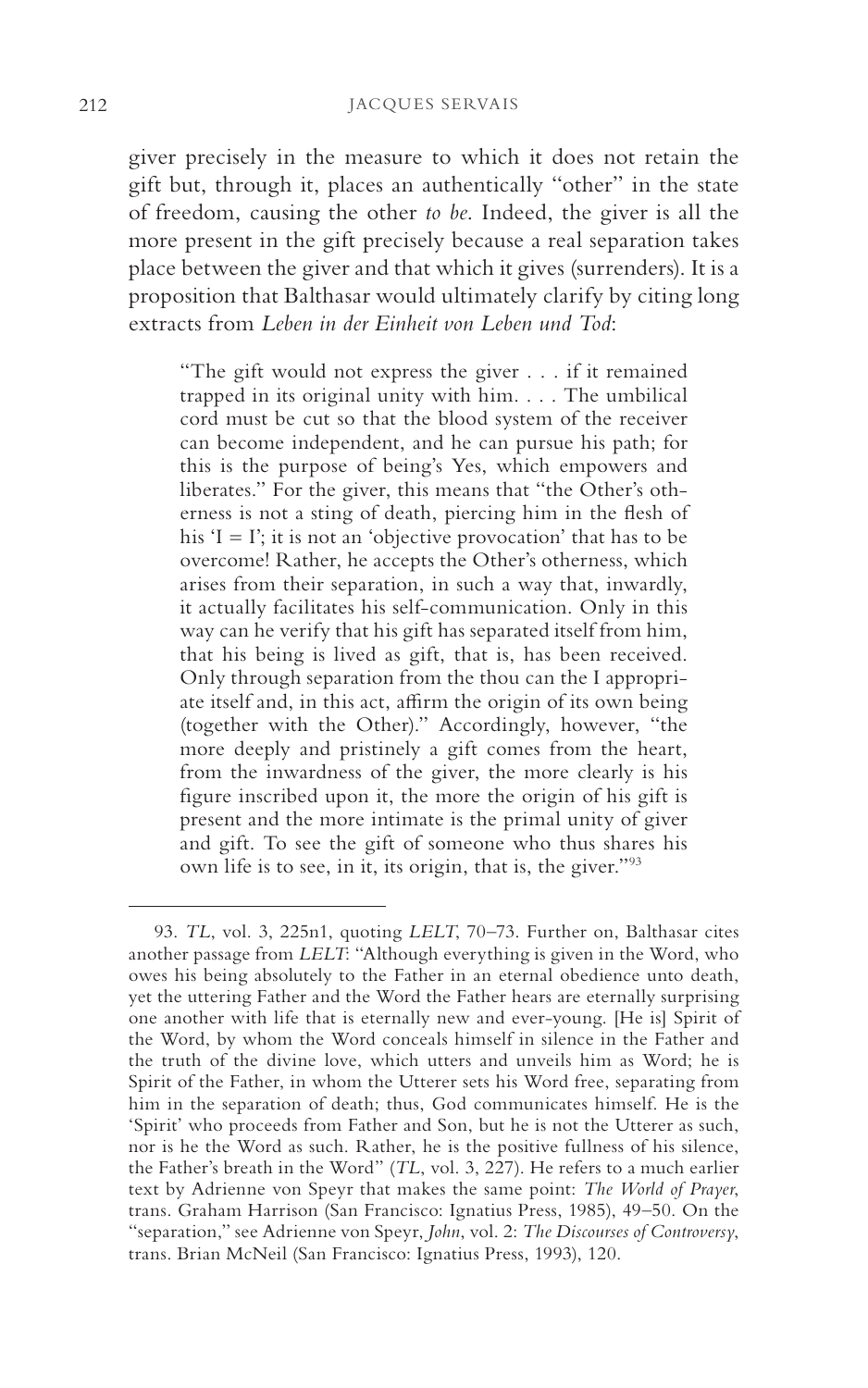Balthasar returned to the argument in the final volume of the trilogy in order to clarify the exact meaning of the concept of expropriation. "Being," he insisted, is never placed as such in opposition to a "nothing" that must be overcome. *Esse* is pure positivity. The goodness of being is indeed not on the order of a reality that "before" being communicated somehow possesses itself as a fixed property. That is why being is not a force deriving from a sort of dialectical negation. The good "precedes" all acts of disappropriation in being. "The pure fruit of a love that renounces self-sufficiency does not, as such, rest on a self-emptying but is the pure positivity of the Good."94 Ultimately, to justify this affirmation, without which the theology of Holy Saturday would lack solid foundations, the theologian returned once again to the metaphysical categories by which his friend endeavored in the two aforementioned books to give an account of the mystery of the Origin without origin of the Logos in whom he expressed himself without reserve. The "expropriation" by which Ulrich explains the movement of love is rooted wholly in the character of the "good" of the being, which attests to its truth as inner "self-transcendence." "If the Good did not 'transcend' the kenosis of being," Ulrich argues, "if it lay entirely circumscribed within being's 'self-giving,' then the 'terminus' of being's transnihilation would be the pure, positive reality, . . . [and] being would collapse into the essence."95 Considering the real difference as a Christian philosopher on the basis of its supreme archetype, the intratrinitarian love, Ulrich presents a vision of *bonitas* that is totally exempt as such from "self-emptying" in the sense of a "transnihilation" (*Durchnichtung*) of being. "Even though the good (and the necessary sense of being that is unveiled in it) exceeds the crisis of being (in its convertibility with the 'nothing' [in seiner selbigen Verwendung für das *Nichts*]), it nevertheless does not have its place 'next to' this crisis."96 Ulrich shows well that disappropriation has the original character of a transparent opening up of self; it is the expression of the fullness always already communicated from love. In the more theological terms

<sup>94.</sup> *TL*, vol. 3, 227. See Tourpe, "La positivité de l'être," 92.

<sup>95.</sup> *HA*, 464. Balthasar refers to this passage in *TL*, vol. 3, 228.

<sup>96.</sup> *HA*, 465.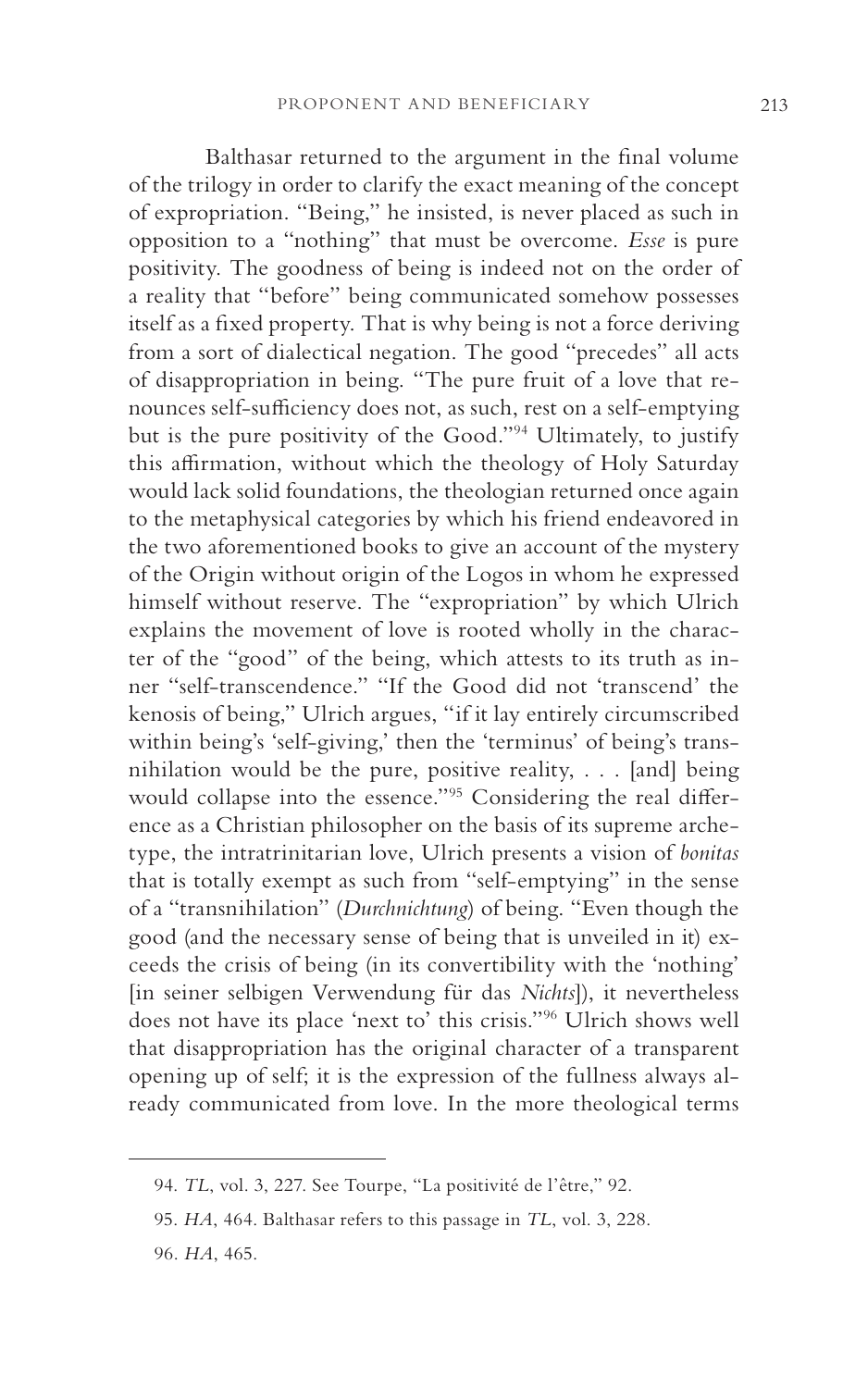of his 1973 book, "The Father goes out of himself in the living Word to the extent that he offers to the Son all the richness and fullness of divine life. God is in himself eternally surrendered love: absolute unity of richness and poverty."97 Despite these clarifications, unfortunately, certain critics of Balthasar continue to see in his conception of kenosis a *theologia crucis* inspired not only by Karl Barth but even by G. W. F. Hegel.

# CONCLUSION

The figure and work of Ferdinand Ulrich are intimately associated with Hans Urs von Balthasar, who as director of Johannes Verlag took responsibility for the publication of his great doctoral thesis and of almost all his other works. The theologian promoted their dissemination by all possible means, notably by soliciting his acquaintances to write reviews, and, through the intervention of well-known figures like Romano Guardini, effectively helped Ulrich to break into the academic world. In his own books, particularly in the trilogy, he greatly accentuated the anthropological ontology of the Regensburg philosopher, in which he immediately recognized the help of providence for their construction, as much if not perhaps even more than in the work of Siewerth.

Ulrich is an author who remains little known but who is acquiring a following not only in Germany and Italy but also in the United States.<sup>98</sup> In most cases, it is through Balthasar that scholars have reached him. "The more one delves into the philosophical implications of Balthasar's works," one of them wrote in 1998, "the more powerfully Ulrich enters into the center of

<sup>97.</sup> *LELT*, 122.

<sup>98.</sup> Take, for example, the symposium that the Pontifical John Paul II Institute for Studies on Marriage and Family in Washington, DC, organized to celebrate the publication of D. C. Schindler's translation of *Homo Abyssus*: "Being as an Image of Divine Love: Introducing Ferdinand Ulrich's *Homo Abyssus*" (April 5–6, 2019) with contributions from Bishop Stefan Oster, Martin Bieler, Marine de la Tour, Antonio López, John Betz, and William Desmond among others. Selected essays were published in *Communio: International Catholic Review* 46, no. 1 (Spring 2019).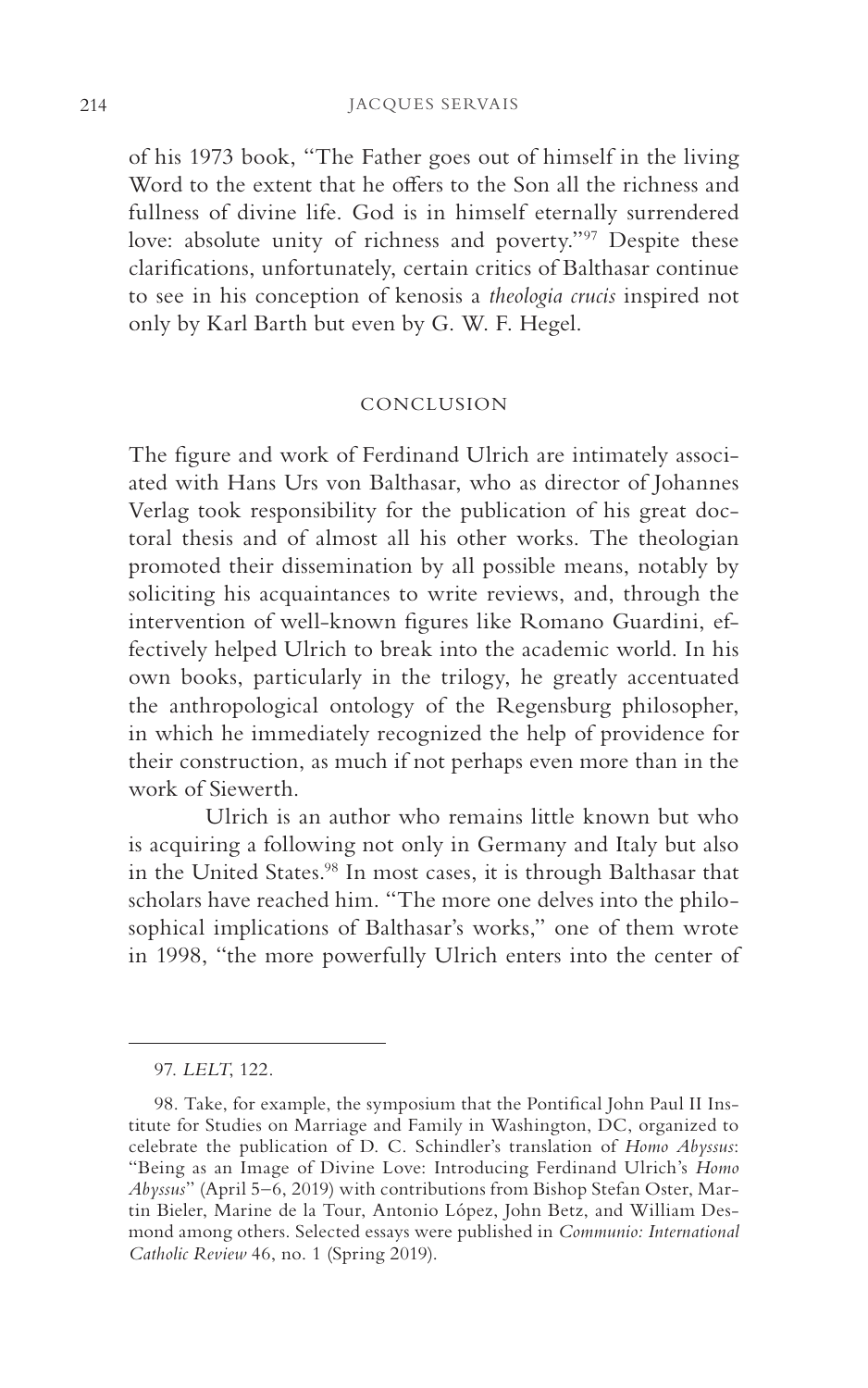one's field of vision."99 This prediction seems to be coming true in our day. If Ulrich's philosophy supplied a major contribution to the metaphysical foundations of the trilogy, it is certainly because there existed between them a connaturality that was more than intellectual. This strong affinity surely stemmed from the fact that both of them were the protagonists, like Siewerth and Hans André, of the renewal at the end of the 1950s in the German-speaking world, where a form of Thomism reigned that had been rendered rigid by the positivist interpretations of such figures as Thomas Cajetan and John of St. Thomas. Their affinity, however, stemmed no less from the personal connections uniting them on account of a common belonging to the spiritual world of the Society of Jesus in German-speaking Switzerland and Germany. It would not be difficult to show the influence that Ignatian spirituality had on each of them, and in particular the notion of "indifference" understood both as active surrender to the divine will and as unreserved obedience to the gift, and thus to the task, that comes from heaven and is always particular and irreplaceable.100 Ulrich relied on the same original sources as the theologian, who remained to the end a Jesuit in his heart.

In the case of Balthasar, it is certain that the understanding of this spirituality was vivified and enlarged by Adrienne von Speyr, whose mystical interpretation of the Johannine writings were decisive for him. He himself professed more than once his gratitude to the mystic, whose confessor and publisher he became in 1940.101

We still know very little about Ulrich's intellectual and spiritual history. He confided to his friends that, starting the day after his thesis defense in 1958 he applied himself to a diligent reading of Balthasar's work—*Wahrheit* had appeared in 1947, *Theologie der Geschichte* (*A Theology of History*) in 1950, *Die Gottesfrage des heutigen Menschen* (*The God Question and Modern Man*) in 1956—and that the first visit he made to Basel in January of the following year was the beginning of a long friendship. It is likely that he followed the publication of von Speyr's dictated

<sup>99.</sup> Martin Bieler, introduction to *HA*, xvi.

<sup>100.</sup> See *GV*, 437n. The same book contains other references to the saint that are far from parenthetical.

<sup>101.</sup> Cf. Balthasar, *Our Task*, 35–36; *My Work in Retrospect*, 105–07 passim.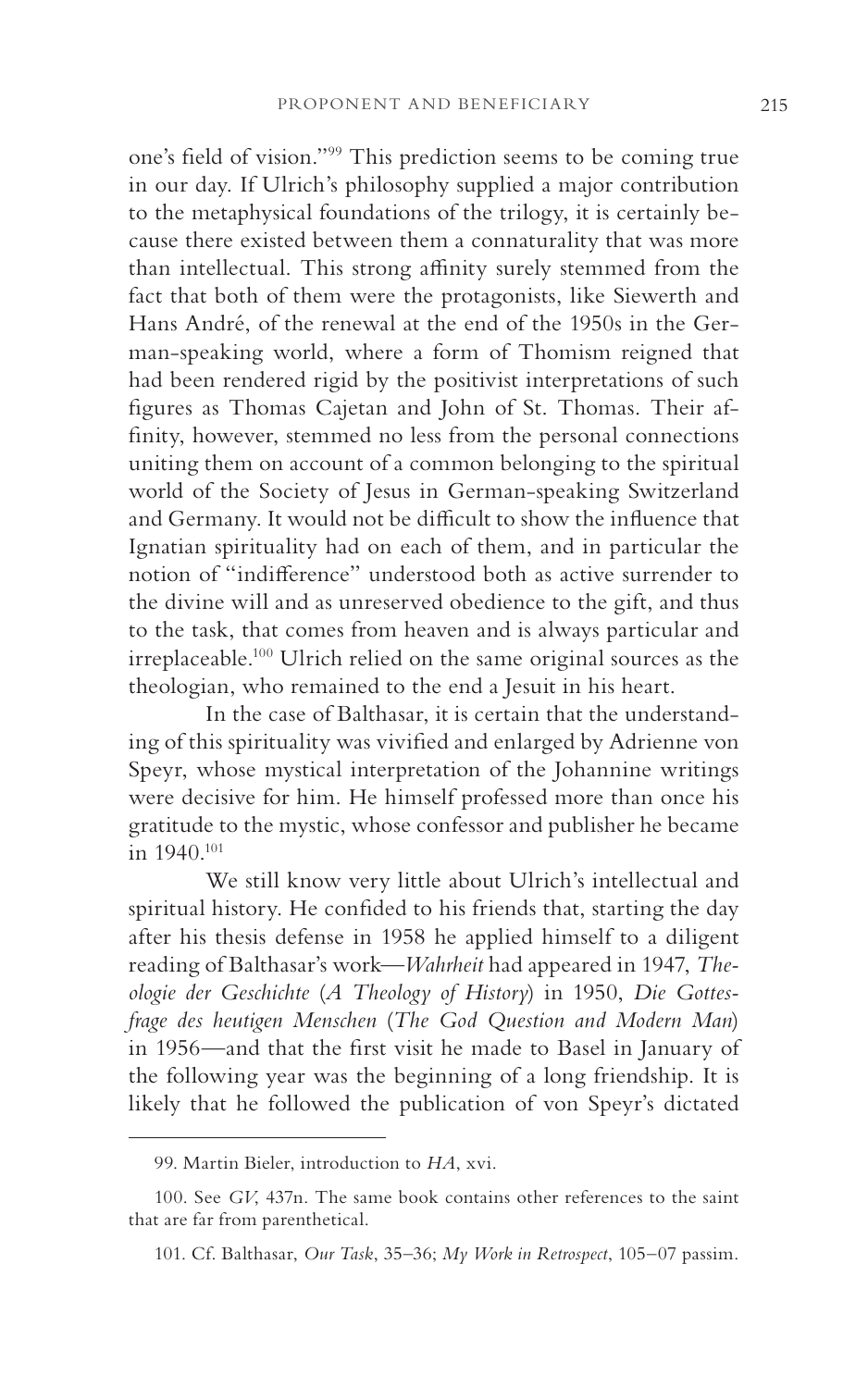works, which were undertaken under Balthasar's guidance, beginning with *Johannes* (*John*) and *Magd des Herrn: Ein Marienbuch* (*Handmaid of the Lord*) up to two volumes titled *Kreuz und Hölle*  (Cross and hell).102 It is also likely that he and Balthasar talked about Adrienne in the course of walks in the city streets or on the Rigi. Even though in conversations with friends Ulrich practically never spoke of Adrienne by name, I am convinced that he accurately read her works. In fact, I would go further and say that he relied on some of her important intuitions as a decisive source of philosophical inspiration. The final pages of *Leben in der Einheit von Leben und Tod* offer a meditation on the prologue of John's gospel and other Johannine texts in complete consonance with Adrienne's contemplation. For example, in the first volume of *Johannes*, where she explains the trinitarian sense of the Cross as the light of love shining in the shadows of the separation and the birth from this light of the new humanity that is the Church<sup>103</sup>; or in the second volume, where she comments on John 12:24: "Unless the grain of wheat falls into the earth and dies. . . ." As Ulrich explains with all the originality of his ontological language but not without similarities with this commentary, "Having fallen into the earth, the grain of wheat does not cease to obey the sower who was sent to sow: its death is an obedience to *this* one who was sent. . . . Its death carries the obedience out to the end."104

The Father resurrects him by the Spirit, and this is an action of the Son, because He who vivifies is *his* Spirit. The unreserved surrender to him who eternally begets him, this revelation of the never "ended" (= interrupted) return of the Son to the Father, from the midst of the hell of lovelessness (= divine dereliction), that is the mortal poverty of the life of love: the death of death. He who is

<sup>102.</sup> In a chapter dealing with the "confession of sins made possible by love" (*GV*, 611), Ulrich mentions in passing Adrienne's book *Confession*, trans. Douglas W. Stott (San Francisco: Ignatius Press, 1986). He received her twelve privately published posthumous works, which Balthasar began sending to close friends in 1966, as they were released.

<sup>103.</sup> Adrienne von Speyr, *John*, vol. 1: *The Word Becomes Flesh*, trans. Lucia Wiedenhöver and Alexander Dru (San Francisco: Ignatius Press, 1994), 57–58. Cf. *LELT*, 128.

<sup>104.</sup> *LELT*, 137. Cf. Speyr, *John*, vol. 2, 413–16.